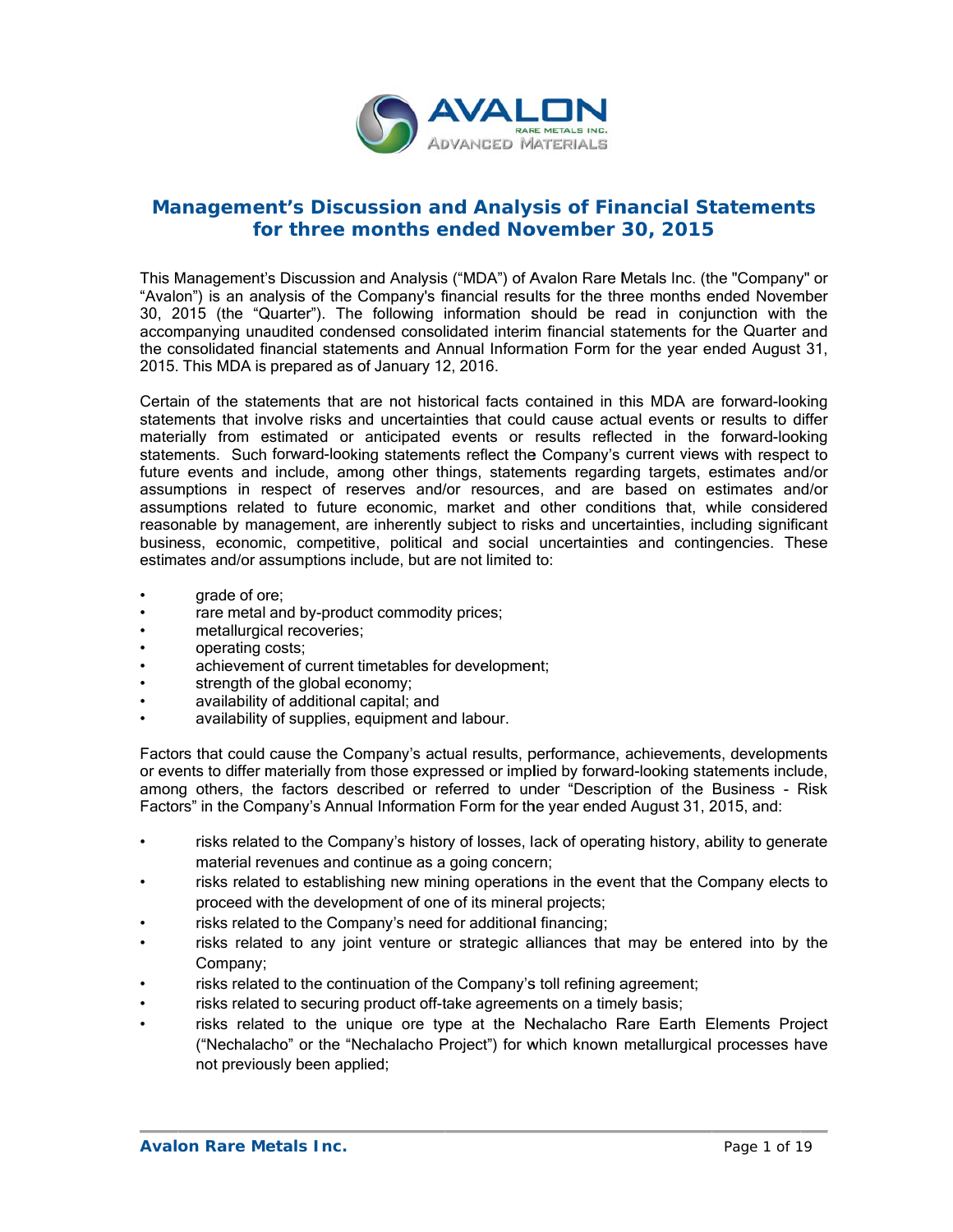- uncertainty related to title to the Company's properties as well as the risk of delays in obtaining licenses and permits as a result of local opposition, including uncertainty related to any challenges in connection with Aboriginal land title claims and Aboriginal rights in the Northwest Territories;
- risks related to the possible existence of rights and interests of Aboriginal groups, which may limit the Company's ability to develop its properties;
- risks related to the need to acquire properties for the hydrometallurgical plant and potentially a rare earth refinery for the Nechalacho Project;
- risks that actual capital costs, production schedules and economic returns for the Nechalacho Project may differ significantly from those anticipated by the Company;
- risks related to the demand for rare metals and minerals and fluctuations in their pricing;
- risks related to competition and the actions of competitors;
- risks related to costs or delays in the commercialization of rare earth products;
- uncertainties related to the fact that the Company's mineral resources and mineral reserves are only estimates;
- risks related to possible shortages of supplies, equipment and labour;
- risks related to the Company's ability to secure the required mineral tenure licenses at the East Kemptville Tin-Indium Project ("East Kemptville Project") which could adversely affect the Company's ability to conduct further studies and exploration activities;
- risks related to obtaining, maintaining and renewing licenses and permits, and the material costs, liabilities and obligations in connection therewith;
- risks that the Company will be subject to material costs, liabilities and obligations in connection with environmental laws, regulations and approvals and that approvals will not be available;
- uncertainties involving uninsured risks;
- risks related to the Company's ability to attract and retain qualified management and technical personnel;
- uncertainty whether the Company will acquire commercially mineable ore deposits or whether the current mineral deposits identified by the Company can be developed as commercially viable ore bodies;
- risks inherent to the competitive nature of the mineral industry;
- risks related to the extensive federal, state, provincial, territorial and local laws and regulations to which the Company's activities are subject;
- risks related to the availability and reliability of adequate infrastructure;
- risks and hazards inherent to the mining industry;
- risks related to any changes in critical accounting estimates that adversely affect the Company's financial results;
- risks related to potential conflicts of interest of the Company's directors and officers who may have involvement with other resource companies;
- risks due to being a "passive foreign investment company" for U.S. purposes;
- risks related to fluctuations of currency exchange rates;
- risks related to share price volatility;
- risks related to the Company's delisting of the its common shares from the NYSE MKT;
- risks related to dilution of existing shareholders;
- risks related to not paying cash dividends;
- risks related to being a non-US corporation; and
- risks related to there being no market for the Company's warrants.

Most of the foregoing factors are beyond the Company's ability to control or predict. Although the Company has attempted to identify important factors that could cause actual results, performance, achievements, developments or events to differ materially from those described in forward-looking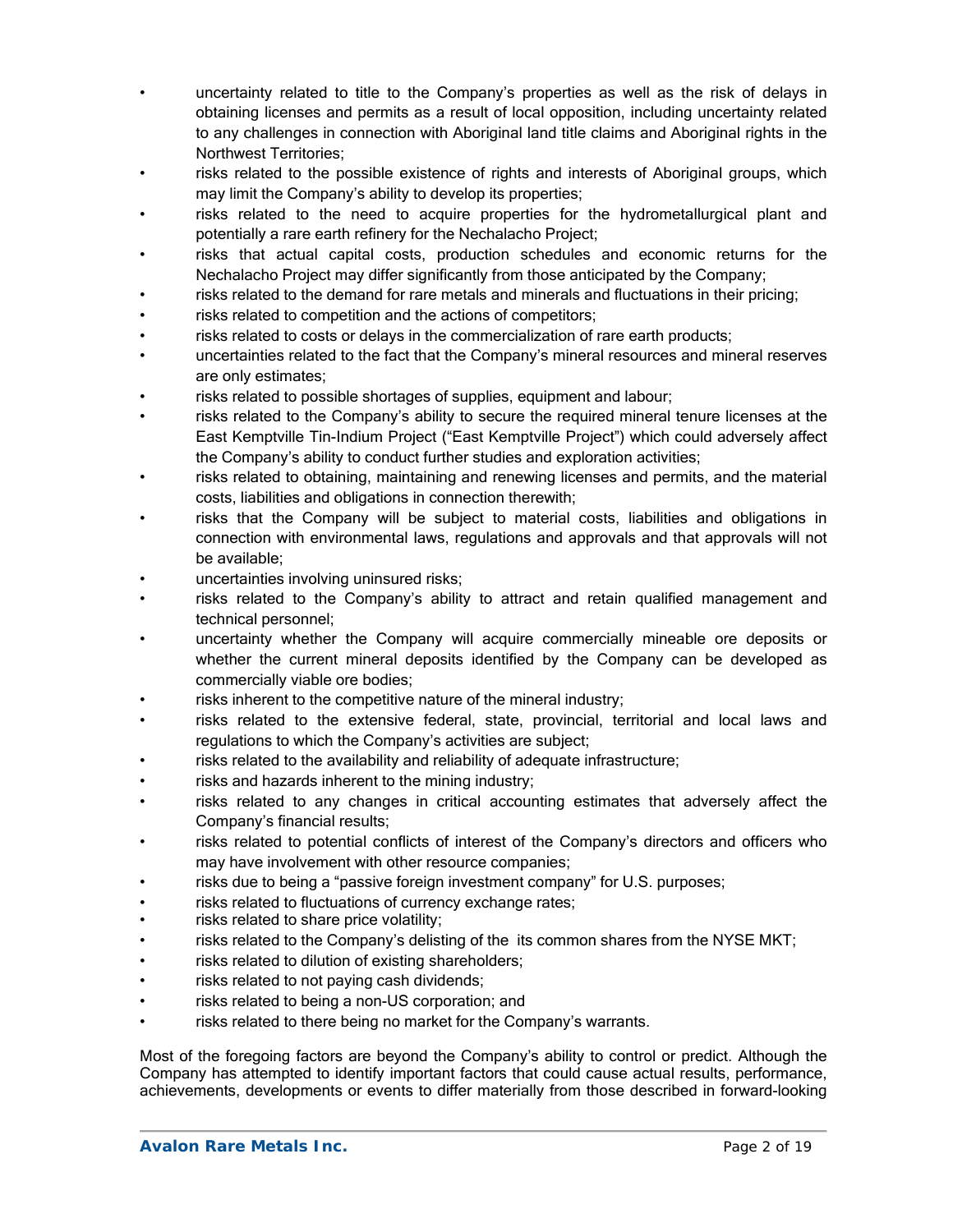statements, there may be other factors that cause actual results, performance, achievements, developments or events not to be as anticipated, estimated or intended. There can be no assurance that the estimates and/or assumptions upon which these forward-looking statements are based will occur.

Readers can identify many of these statements by looking for words such as "believe", "expects", "will", "intends", "projects", "anticipates", "estimates", "continues" or similar words or the negative thereof. There can be no assurance that the plans, intentions or expectations upon which these forward-looking statements are based will occur.

The forward-looking statements contained herein are made as of the date of this MDA and are expressly qualified in their entirety by this cautionary statement. Readers should not place undue reliance on the forward-looking statements, which reflect management's plans, estimates, projections and views only as of the date hereof. The Company undertakes no obligation to publicly revise these forward-looking statements to reflect subsequent events or circumstances, except as required by applicable law.

The technical information included in this MDA, unless otherwise stated, has been reviewed and approved by Donald S. Bubar, P. Geo., President and Chief Executive Officer of the Company and Dr. William Mercer, P. Geo., Vice-President, Exploration of the Company. Mr. Bubar and Dr. Mercer are both Qualified Persons under National Instrument 43-101 ("NI 43-101").

## **Nature of Business and Overall Performance**

Avalon is a Canadian mineral exploration and development company that is listed on the Toronto Stock Exchange in Canada, traded on the OTCQX Best Market in the United States and also trades on the Frankfurt Stock Exchange in Germany. The Company seeks to build shareholder value by becoming a diversified producer and marketer of rare metals and minerals and expanding the markets for its mineral products.

Avalon operates primarily in Canada with a focus on rare earth elements ("REE"), and other rare metals and minerals, including lithium, tantalum, niobium, cesium, indium, gallium, yttrium, zirconium as well as tin. By definition, REE are the lanthanide series of elements (atomic numbers 57 - 71), whereas the term "rare metals" is a more general "umbrella" term that includes the REE as well as other rare metals including those named above.

The Company is in the process of exploring or developing four of its seven mineral resource properties. The Company completed its feasibility study ("FS") on the Nechalacho Project in April 2013, and its Report of Environmental Assessment (the "Report of EA") was approved by the Minister of Aboriginal Affairs and Northern Development Canada ("AANDC") in November 2013. Nechalacho is the Company's most advanced project. A preliminary site preparation water license and land use permit has been issued which provides approval for first year site preparation work at Nechalacho. The first phase of the work under this permit was financially assured with the government and the work has been completed.

The Company has embraced the principles of sustainability as core to its business practice and has made a strong commitment toward implementing corporate social responsibility ("CSR") best practices. During the Quarter the Company released its fourth comprehensive Sustainability Report entitled Balancing Opportunities (the "2015 Sustainability Report").

The Company believes that industrial demand for lithium, REE and tin is growing due to their importance in an expanding array of applications in technology related to energy efficiency and a cleaner environment. China is the major supplier of REE to the world. Policy directives announced by the Chinese government over the past five years have resulted in a net reduction in export quotas of unprocessed REE which has led to price volatility and concern about security of supply of certain REE in major REE consuming countries such as Japan, Korea, Germany and the United States. Like lithium and tin, REE remain critical materials in many new technologies.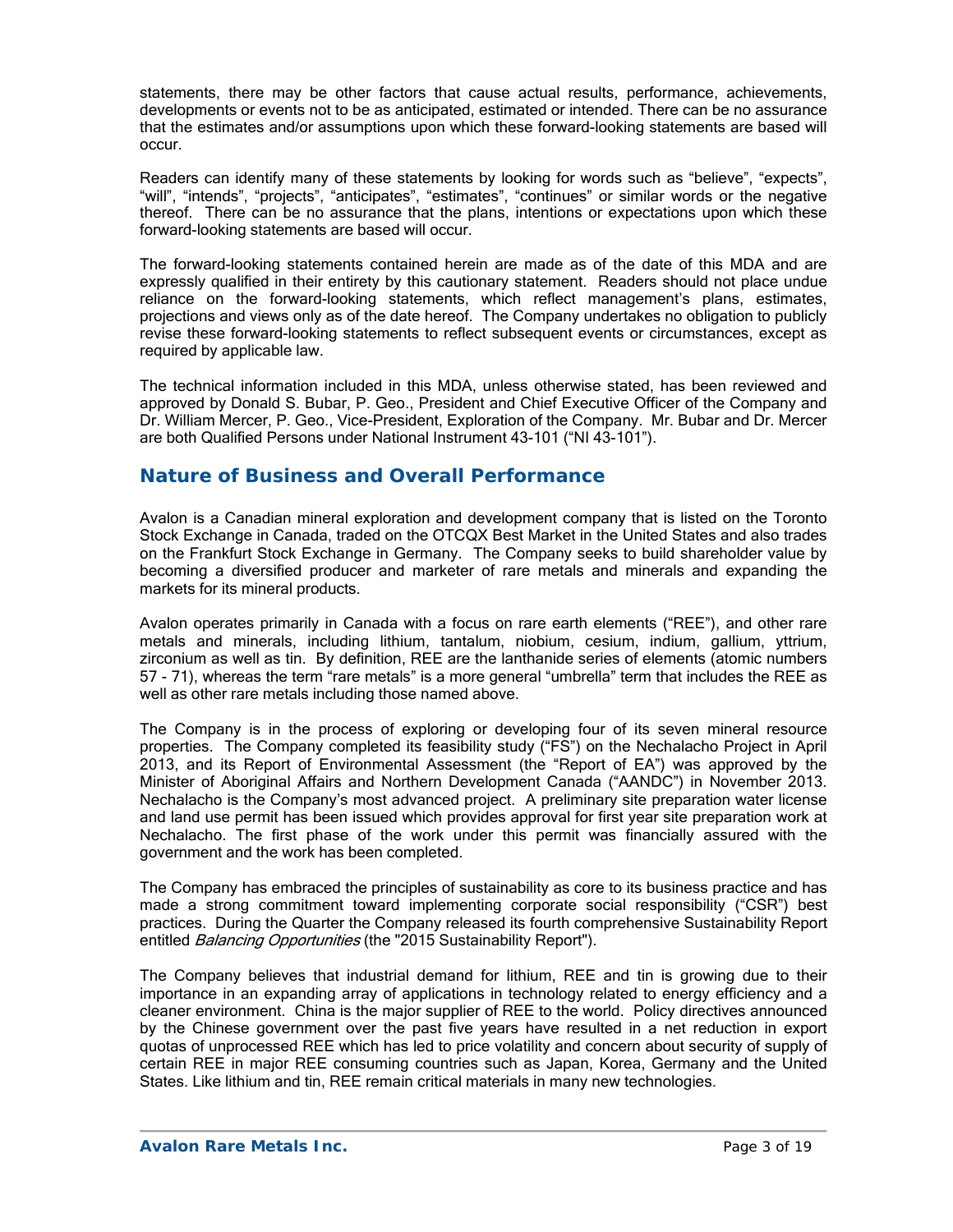# **Selected Annual Information**

The following selected financial data for each of the three most recently completed fiscal years are derived from the audited annual financial statements of the Company, which were prepared in accordance with International Financial Reporting Standards ("IFRS"), as issued by the International Accounting Standards Board ("IASB").

| For the Years Ended August 31,                                          | 2015        | 2014        | 2013        |
|-------------------------------------------------------------------------|-------------|-------------|-------------|
|                                                                         | \$          | S           | S           |
| Revenue (Interest)                                                      | 66,014      | 88,075      | 374,281     |
| Net Loss before discontinued operations                                 | 3,176,374   | 5,730,581   | 11,199,164  |
| Net Loss before discontinued operations, per share<br>basic and diluted | 0.02        | 0.05        | 0.11        |
| Net loss                                                                | 3,176,374   | 5,730,581   | 11,199,164  |
| Net loss, per share basic and diluted                                   | 0.02        | 0.05        | 0.11        |
| <b>Total assets</b>                                                     | 119,223,274 | 116,837,367 | 111,845,946 |
| Total long term liabilities                                             | 263,600     | 236,600     | 236,600     |
| Cash dividends                                                          | -           |             |             |

The Company has recorded losses in each of its three most recently completed fiscal years and expects to continue to record losses until such time as an economic mineral deposit is developed and brought into profitable commercial operation on one or more of the Company's properties, or is otherwise disposed of at a profit. Since the Company has no revenue from operations, annual operating losses typically represent the sum of business expenses, any impairment losses recognized on its mineral properties and adjustments to the fair value for the US dollar denominated warrants. The Company may increase or decrease its level of business activity in coming years and if it does, investors can anticipate that the Company's annual operating losses will also increase or decrease until an economic mining operation is brought into profitable commercial production, or one or more of the Company's properties are disposed of at a profit.

# **Exploration and Development Activities**

Resource property expenditures for the Quarter totalled \$1,947,217, a 55% increase over the level of expenditures for the same quarter in fiscal 2015 (\$1,259,650). Of these expenditures, 6% were incurred on the Nechalacho Project, 59% were incurred on the East Kemptville Project, and 34% were incurred on the Separation Rapids Lithium Project. The increased expenditures are mainly due to the expenditures incurred in completing the drilling program on the East Kemptville Project.

No properties were abandoned during the Quarter and no impairment losses have been recognized.

## **Nechalacho Rare Earth Elements Project**

The Nechalacho Project is located at Thor Lake in the Mackenzie Mining District of the Northwest Territories ("NWT"), about five kilometres north of the Hearne Channel of Great Slave Lake and approximately 100 kilometres southeast of the city of Yellowknife. The property is comprised of five contiguous mining leases totalling 10,449 acres (4,249 hectares) and three claims totalling 4,597 acres (1,869 hectares). The leases are subject to one underlying 2.5% Net Smelter Returns ("NSR") royalty agreement. Avalon has the contractual right to buy out this royalty on the basis of a fixed formula, which is currently approximately \$1.4 million and which will increase at a rate equal to the Canadian prime rate until the royalty is bought out.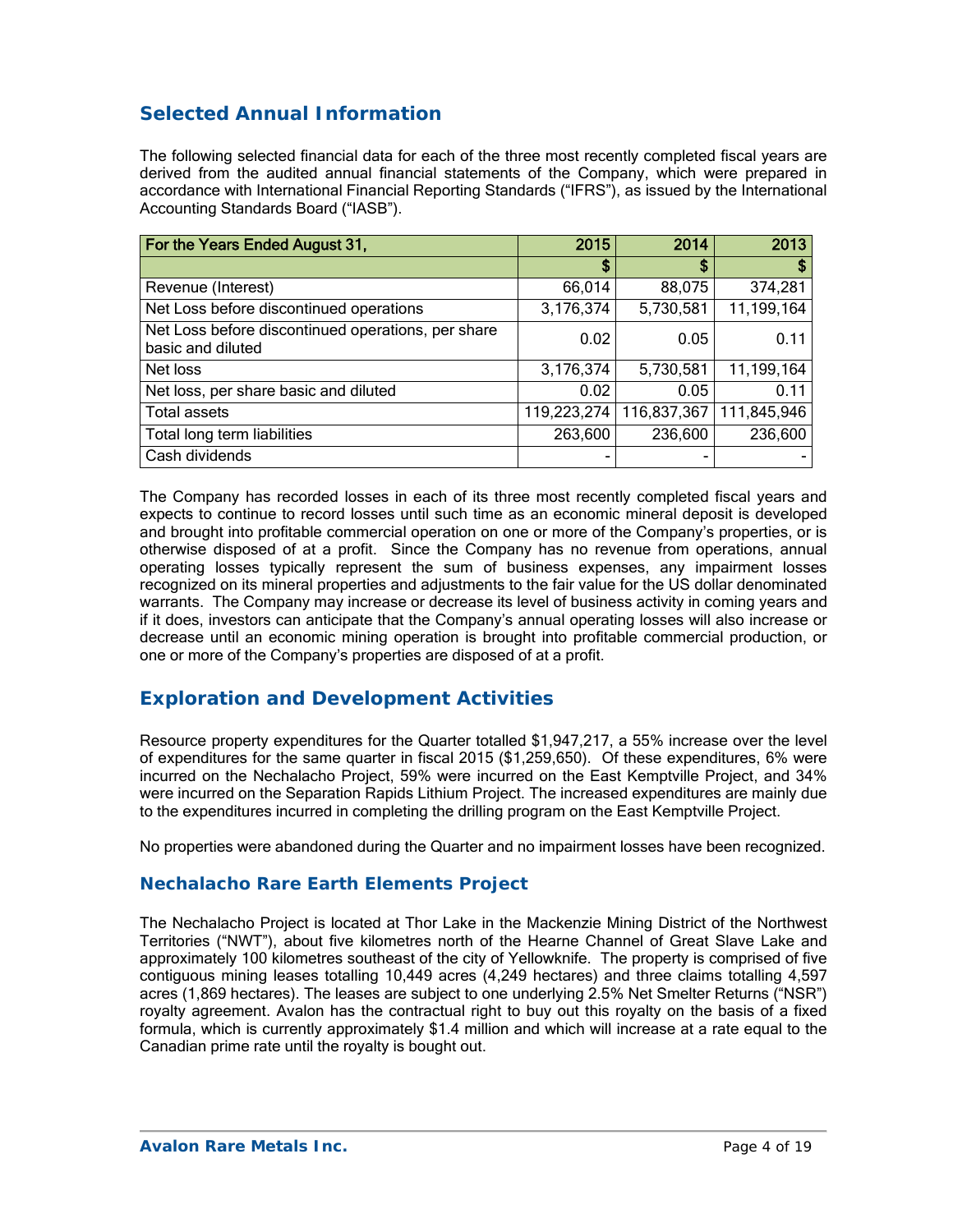The property is situated in an area referred to as the Akaitcho Territory, an area which is subject to comprehensive native land claim negotiations between the Government of Canada and the Treaty 8 Tribal Corporation, which consists of the Yellowknives Dene First Nation ("YKDFN"), the Deninu K'ue First Nation ("DKFN") and the Lutsel K'e Dene First Nation ("LKDFN"). The Company has signed an Accommodation Agreement with the DKFN. Negotiations towards signing similar accommodation agreements with the LKDFN and the YKDFN continue intermittently. The Company also recognizes that the Tłįcho First Nation ("TFN") has a settled land claim with the Government of Canada which provides for certain harvesting rights in the area of the Nechalacho site. The general area around the Nechalacho site is subject to Aboriginal rights asserted by two Métis organizations; the Northwest Territory Métis Nation ("NWTMN") and the North Slave Métis Alliance ("NSMA"). During 2014, Avalon concluded a Participation Agreement with the NWTMN and has commenced negotiating an agreement with the NSMA, although this has not yet been completed.

Since the completion of the Feasibility Study ("FS") in April, 2013, the Company has been engaged in metallurgical test work with the objective of optimizing the process flowsheets to improve recoveries and reduce costs. This involved introducing efficiencies to the Concentrator flowsheet, and designing a new flowsheet for the Hydrometallurgical Plant involving an alkali cracking process for treatment of the rare earth mineral concentrate as an alternative to the sulphuric acid bake process contemplated in the FS. The alkali cracking process enables recovery of 90% of the HREE in the flotation concentrate, compared to 52% recovery contemplated in the FS using the sulphuric acid bake process. In addition, the alkali cracking process allows for the recovery of zirconium in a form for which there is established markets.

Optimization of the alkali cracking process flowsheet is substantially complete except for finalizing certain details around reagent recovery and recycling. Work here has indicated an 80% reduction in hydrochloric acid, 90% reduction in magnesium oxide and almost 100% reduction in calcium carbonate consumption could be achievable along with associated sustainability benefits. The new potential flowsheet also successfully suppresses the precipitation of cerium and separates the lanthanum, both of which dilute the value of the mixed HREE product.

The only metallurgical testwork investigations conducted during the Quarter relate to the recovery of zirconium and production of a marketable quality zirconium basic sulphate ("ZBS") and zirconium oxychloride ("ZOC") products. Reworking of the process design criteria, plant designs and cost estimates for both the Concentrator and Hydrometallurgical Plant, along with any revisions to the mine plan, are continuing to be developed internally.

Several sites in western Canada are under consideration for the location of a new Hydrometallurgical Plant design. The original design contemplated in the FS was planned to be located in Pine Point, NWT, but this area has insufficient infrastructure to support the new plant design. A number of potential sites meeting the necessary infrastructure requirements have been identified in Saskatchewan and Alberta and these are now undergoing further evaluation. An excellent potential site was identified in Saskatchewan but nothing has yet been finalised.

A further integrated pilot plant campaign has been planned but will only proceed when funding becomes available. This is designed to fully evaluate process performance particularly with the incorporation of the acid/reagents recovery circuits and associated recycle streams and would include all unit operations from crushing of ore right through to the generation of a mixed rare earth precipitate. The total bulk sample of ore required for this pilot plant is approximately eight tonnes. This material is being stored in Yellowknife and Lakefield, Ontario, until such time as the funding becomes available to proceed with the pilot plant work, presently estimated at approximately \$4.0 million. There is no firm timeline for when this work will be carried out.

In 2014, the Company entered into an agreement with Solvay to have Solvay toll-process the mixed HREE-rich product from the Hydrometallurgical Plant into separated and purified rare earth oxides for an anticipated period of 10 years from the start of deliveries to Solvay's rare earth refining facility located in La Rochelle, France. There is no present activity under the agreement and Solvay retains certain termination rights until project financing is achieved.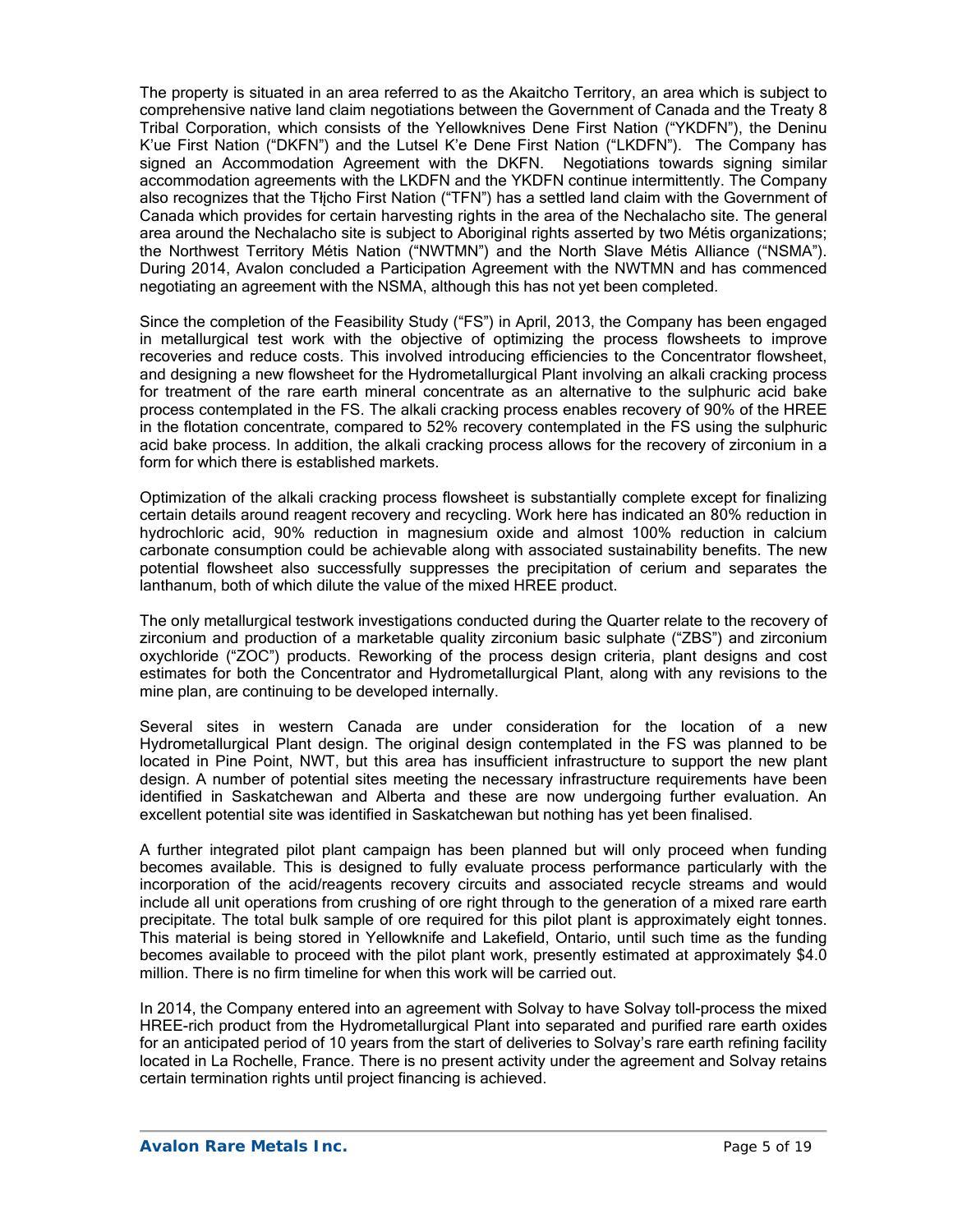The Company continues to closely monitor developments in the global rare earths market and maintain dialogue with potential future customers and strategic partners. Many consumers continue to be concerned about future availability of heavy rare earths and would like to see a rare earth supply chain for heavy rare earths established outside China. It has been reported that the Chinese government has selected six companies to consolidate and control the rare earth industry in China, but it has not been able to control the illegal production, processing and sale of Chinese rare earths. Illegal production is reported to be at least 20,000 tonnes per year and some estimates go as high as 40,000 tonnes. Verification of the exact quantity being produced or sold illegally is very difficult. As a result of the illegal activity, the market price for all rare earths has fallen dramatically and availability out of China is reported to be good. This has lowered the pressure on non-Chinese consumers to seek outside China sources of supply and has led, in part, to the Chapter 11 filing of Molycorp Inc., one of the two major producers of rare earths outside China.

While permits for pre-construction work are already in place, the Company is continuing to slowly progress the permitting process to obtain the Class A Water License and Land Use Permit authorizing mine construction, operation and closure activities. The process can be accelerated again at any time with the expectation that it would then be completed in approximately 4-6 months. The Company may consider doing this in 2016 if funding is available and circumstances are favourable.

The key factors going forward influencing the Nechalacho Project schedule, all of which are somewhat dependent on one another, are: securing one or more strategic or financial partners, securing sufficient binding agreements for offtake to support project financing, the availability of equity and debt financing at a reasonable cost and the receipt of all requisite construction and operating permits.

Expenditures during the Quarter totalled \$112,119 (2015 - \$827,602), which were primarily incurred on geological and metallurgical research work being conducted at a Canadian university.

Unless otherwise noted, the technical information on the Nechalacho Project has been reviewed and approved either by the Company's Senior Vice President Metallurgy and Technology Development, Mr. David Marsh, FAusIMM (CP), or Dr. William Mercer, PhD, P.Geo. (Ontario), P. Geo. (NWT), Vice President, Exploration, who are both Qualified Person under NI 43-101.

### *East Kemptville Tin-Indium Project*

The Company incurred \$1,151,601 (2014 - \$264,749) in expenditures during the Quarter on the East Kemptville Project in Yarmouth County, Nova Scotia. Approximately 74% of these expenditures were incurred on drilling and geological work in support of the 2015 drilling program, 12% on the preliminary economic assessment study ("PEA'), 8% on environmental assessment work and 6% on metallurgical testing. Initial community engagement work with Aboriginal government and other local community groups continued during the Quarter.

The Company holds mineral rights at East Kemptville through a "Special Licence", a form of mineral tenure granted by the Province of Nova Scotia in circumstances where there is a history of previous industrial land use activity (such as mining) in the area of interest. It does not immediately convey surface land rights and, accordingly, access must be arranged with the permission of surface rights holders (which was done in 2014 and renewed for 2015). Ultimately, with completion of a feasibility study and related environmental assessment work, a form of mining lease is obtainable from the government to secure the requisite surface land rights. Discussions with the surface rights holders toward obtaining full title to the lands covered by the Special Licence are in progress.

The Company first acquired a Special Licence at East Kemptville in 2005 and it has been subsequently renewed multiple times while the Company negotiated access to the site. In September 2014, the Company submitted an application for a new Special Licence reflecting the entire original mine site. During the quarter ended May 31, 2015, by Order in Council, the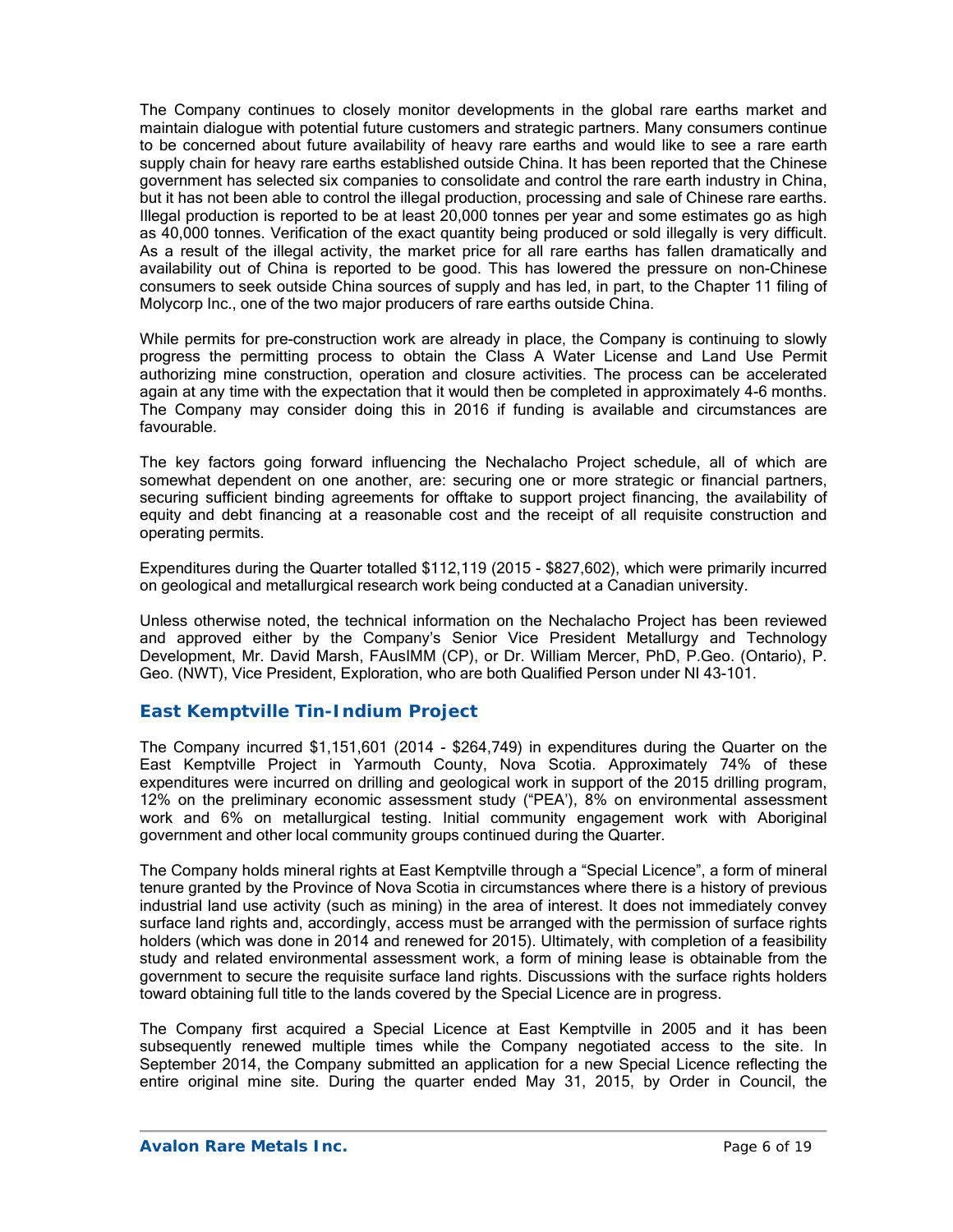Government of Nova Scotia approved this application. The new Special Licence designated Special Licence No. 50462, has a term of three years beginning February 2, 2015 and includes an obligation to incur \$5.25 million in expenditures over the three years including \$750,000 in the first year (of which \$2,037,915 had been incurred by November 30, 2015). It is renewable for an additional two one-year periods. The total area covered by the new Special Licence is 2,880 acres.

During the Quarter, the Company completed a \$1.3 million work program utilizing funding secured in the Company's two recent equity offerings completed in December, 2014 and May, 2015. This work includes preliminary metallurgical process testwork, diamond drilling and environmental studies towards the completion of a PEA in accordance with NI 43-101.

The 2015 drilling program was completed in November 2015 and had the objective of upgrading inferred mineral resources in the Main and Baby Zones into the indicated and measured categories as well as testing other known tin occurrences in the area. In addition, it will provide further samples for metallurgical testing and assist in developing geotechnical knowledge of the deposit. Twentytwo drill holes totalling 4,514 metres were completed during the 2015 drilling program, on the Main, Baby and Duck Pond Zones with initial assay results from the Baby Zone holes released on November 3, 2015. Results were in line with expectations and confirm continuity of the mineralized zone to depth. Highlights include intersections of 0.46% tin (Sn), 25.2 ppm indium (In) and 0.63% zinc (Zn) over 82.3 metres (EKAV-15-10), 0.23% Sn, 15.6 ppm In and 0.33% Zn over 36.25 metres (EKAV-15-09) and 0.25% Sn, 29.4 ppm In and 0.64% Zn over 18.67 metres (EKAV-15-11). Assays are pending for the remaining drill core samples. In addition, certain sections of 2014 drill core that were not sampled in 2014 (due to apparent low levels of visible mineralization) were sampled this summer. These produced some surprising results indicating significant widths of previously unrecognized mineralization adjacent to existing known mineralized intervals.

Bench scale metallurgical testing, using sample material collected during the 2014 drill program, was awarded to a commercial laboratory with specialized expertise in tin metallurgy, located in Cornwall, England and was completed late in December 2015. The final report arrived early January 2016 and the results are still being interpreted. This work program investigated all aspects of the flowsheet including milling, copper and zinc sulphide flotation as well as tin recovery by both gravity and flotation processes. The recovery of indium to the zinc concentrate was also monitored. This test program will eventually lead to larger scale pilot plant testing using representative bulk samples collected from future drilling and existing ore stockpiles at the site.

Environmental studies are examining the nature of the waste rock generated in the proposed mine, as well as the conditions required for bringing the existing operation into readiness for future production. These studies included work on future closure strategies and baseline studies such as species at risk surveys and studies on effluent chemistry management. Opportunities have now been identified to significantly reduce the existing site environmental and associated financial liabilities through innovative management of future waste rock and tailings and through the processing of ores already stockpiled on site. These are anticipated to significantly reduce or eliminate the need for ongoing site care and maintenance.

Engagement with local communities of interest initiated prior to the drilling program will continue in 2016.

Unless otherwise noted, the technical information on the East Kemptville Tin-Indium Project has been reviewed and approved either by the Company's Senior Vice President Metallurgy and Technology Development, Mr. David Marsh, FAusIMM (CP), or Dr. William Mercer, PhD, P.Geo. (Ontario), P. Geo. (NWT), Vice President, Exploration, who are both Qualified Person under NI 43- 101.

### *Separation Rapids Lithium Project*

During the Quarter, the Company incurred \$653,947 (2014 - \$162,964) in expenditures on the Separation Rapids Lithium Project, in the Paterson Lake area of Ontario. Approximately 80% was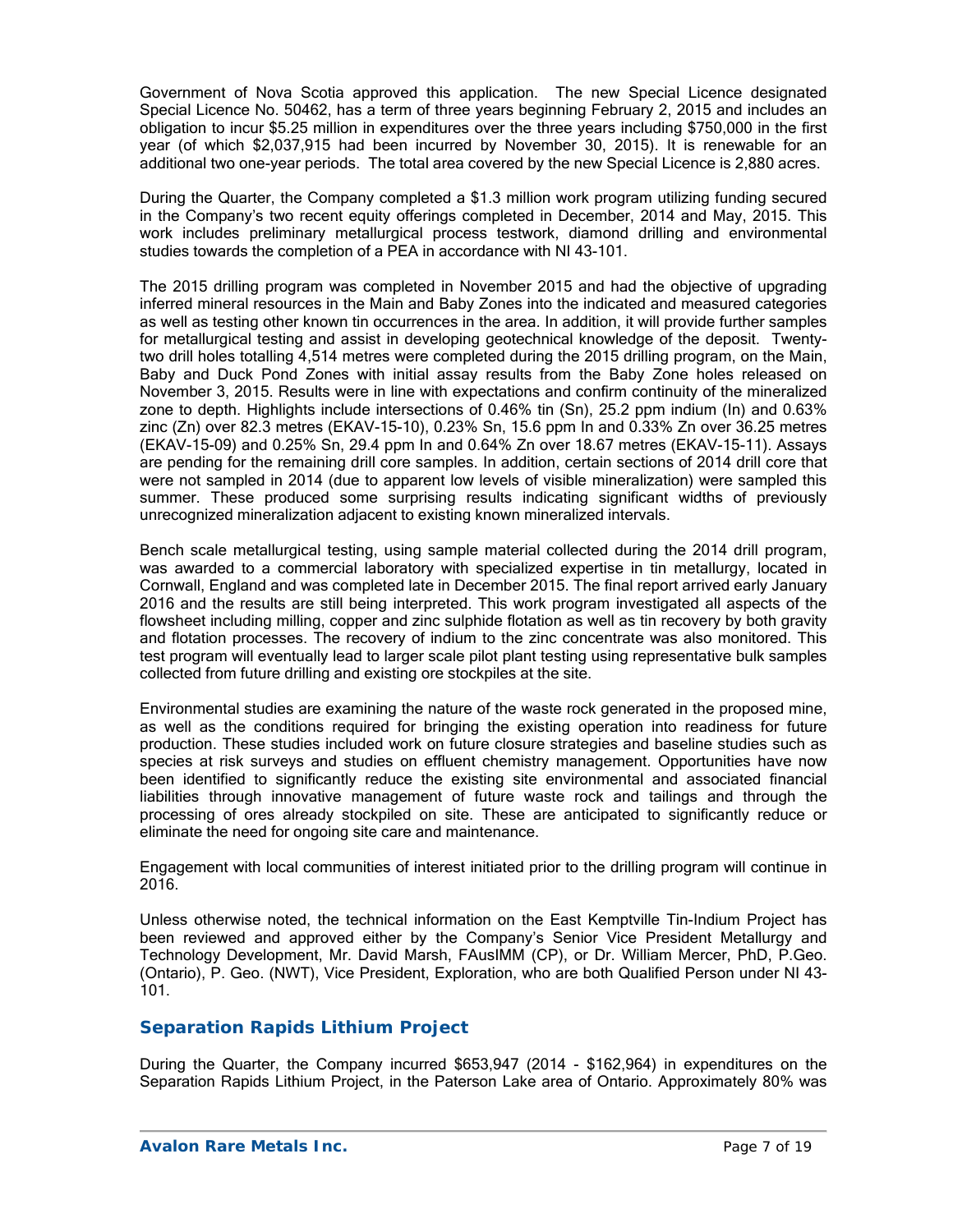spent on metallurgical laboratory test work, to produce the one tonne petalite sample and to investigate the potential for producing lithium chemicals, 14% on repairing the access road to the project site, with the balance incurred on community engagement, permitting and preparatory work for completing a PEA level economic analysis of the lithium chemicals business potential.

Previously reported test work confirmed the potential for producing a high purity petalite concentrate from both the fine and coarse grained ore through a single process stream. It has also successfully produced a marketable feldspar by-product. A further work program targeting the production of petalite product samples was completed and sub-samples sent to a number of potential customers in the glass-ceramics industry interested in high purity petalite. These customers have confirmed that the quality of the samples meets their requirements and have requested larger trial quantities for further evaluation.

A 30 tonne bulk sample of crushed ore was shipped in September, 2015 to a commercial laboratory in Germany and process work is now underway (the material has so far undergone optical sorting and magnetic separation to remove waste material). The sample will be processed using the Company's proven flow sheet to produce a high purity lithium mineral (petalite) concentrate for the following purposes:

- 1) to deliver further product samples to potential customers in the glass–ceramics industry who have already tested and approved smaller samples;
- 2) to provide initial test samples to a number of new potential customers; and
- 3) to generate concentrate for additional process development work with the objective of producing high purity lithium chemical products for the lithium ion battery manufacturing business.

The petalite production program is expected to be completed, and concentrate available for distribution, in the first quarter of calendar 2016.

Initial lithium chemicals process optimization work was carried out at a laboratory in Saskatoon, Saskatchewan. This work provided encouraging initial results with a battery-grade lithium carbonate (>99.5% pure) being readily produced. Attempts to produce an enhanced grade carbonate product with a target purity of 99.9% were postponed, pending the outcome of investigations into the production of lithium hydroxide. The potential for production of high grade lithium hydroxide was demonstrated previously and now a test program is underway to further evaluate this process. These metallurgical programs are being conducted under the direction of David Marsh, Senior Vice-President, Metallurgy and Technology Development. Once completed, this information will be integrated into the PEA.

Permits were acquired and rehabilitation work on the access road to the site initiated in September was completed in October. This road will provide ready access to the deposit to support large scale bulk sampling in 2016. Improvements to site safety including the installation of fencing, improved signage and site clean-up were also completed. In addition, GPS surveying of certain mineral claims in the project was completed to bring them into line with new Government of Ontario requirements. Following the completion of the 30 tonne bulk sample program, the Company may recover and process another bulk sample of the ore in order to produce a minimum of 800 tonnes of petalite product for full-scale plant trials by the glass-ceramic customers. These are required before formal off-take agreements can be concluded. The Company will need to acquire the necessary permits and funding to proceed with this work should the Company decide to implement the program.

If implemented the material would be processed through a pilot plant to be assembled in Kenora using equipment from a commercial laboratory plus specific items to be purchased and/or leased from specialist vendors. The need for and timing of this program is still to be finalized and is subject to arranging necessary financing.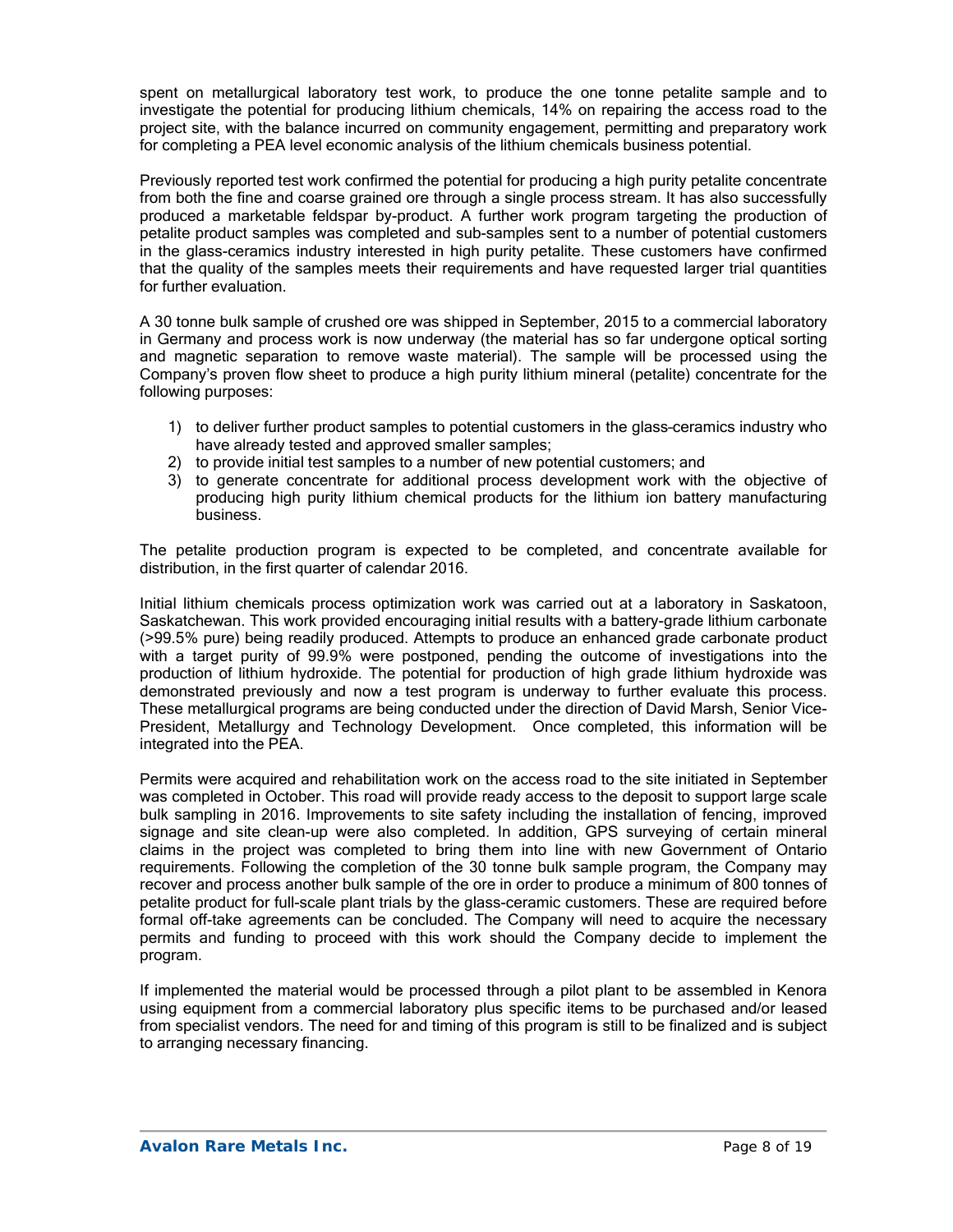Growing demand for rechargeable batteries in electric vehicles and home energy storage is expected to result in continued growth in consumption of lithium. Critical materials consulting firm Stormcrow Capital estimates that demand could reach 410,000 tonnes of lithium carbonate equivalent per year in 2025, compared to 200,000 tonnes in 2015. This translates into a compounded annual growth rate of 7.8%. In their May 2015 Industry Report, Stormcrow further predicts that a supply deficit will emerge in the market as existing producers struggle to meet the rapidly growing demand.

Lithium carbonate is one of the lithium chemical products that provide lithium for the lithium ion battery cathodes. However, other lithium chemicals such as lithium hydroxide are now also being produced to serve this market and market studies are underway to determine what product alternative is best suited for the Separation Rapids petalite.

In addition to the potential opportunities in the lithium market, Avalon also hired Hains Engineering Company Limited to conduct a market study focussing on the market for feldspars in North America. This study concluded that the current feldspar demand in North America is in the region of 50,000tpa. The economics of producing this small volume of feldspar are still to be evaluated by the Company.

Unless otherwise noted, the technical information on the Separation Rapids Lithium Project has been reviewed and approved by the Company's Senior Vice President, Metallurgy and Technology Development, Mr. David Marsh, FAusIMM (CP), who is a Qualified Person under NI 43-101.

### *Miramichi Tin Project*

The Company completed some grass-roots level prospecting and sampling on its existing claims in central New Brunswick during the Quarter at a total cost of \$12,918. The Company does not plan to undertake any further work in this property in the near future.

During the Quarter, the Company acquired an option to earn a 100% interest in certain claims in the Mount Douglas area of New Brunswick. The option requires \$75,000 in exploration expenditures and \$120,000 in option payments over a five year period in order to earn a 100% interest. The property will be subject to a 2% royalty (which can be bought back for \$1 million). During the Quarter the Company spent \$16,632 (net of \$16,402 in funding from the Government of New Brunswick) on this property and completed a small field program which included mainly rock, soil and panned concentrate sampling along with ground magnetics and Very Low Frequency EM surveys (VLF-EM). Sample analyses are not as yet complete.

# **Corporate Social Responsibility ("CSR")**

During the Quarter, the Company released its fourth comprehensive Sustainability Report. The 2015 Sustainability Report is available for download on the Company's website at: http://www.avalonraremetals.com

The 2015 Sustainability Report was prepared in accordance with the Global Reporting Initiative ("GRI") Version 4 guidelines for core reporting. In accordance with the guidance, the Company conducted a review of the 2014 detailed materiality assessment process identifying the topics that have the highest priority to the Company and its communities of interest. This report focuses on the social, environmental and economic issues that are most material to the Company. In response to comments from our readership, a more focused report has been prepared and formatted to permit focused access to sections of the report. It also provides the detailed underlying data for those who wish to complete a more in-depth analysis and links to related corporate governance.

The 2015 Report also incorporates a self-assessment of Fiscal 2015 performance and sets targets for 2016 against the applicable Mining Association of Canada's 'Toward Sustainable Mining'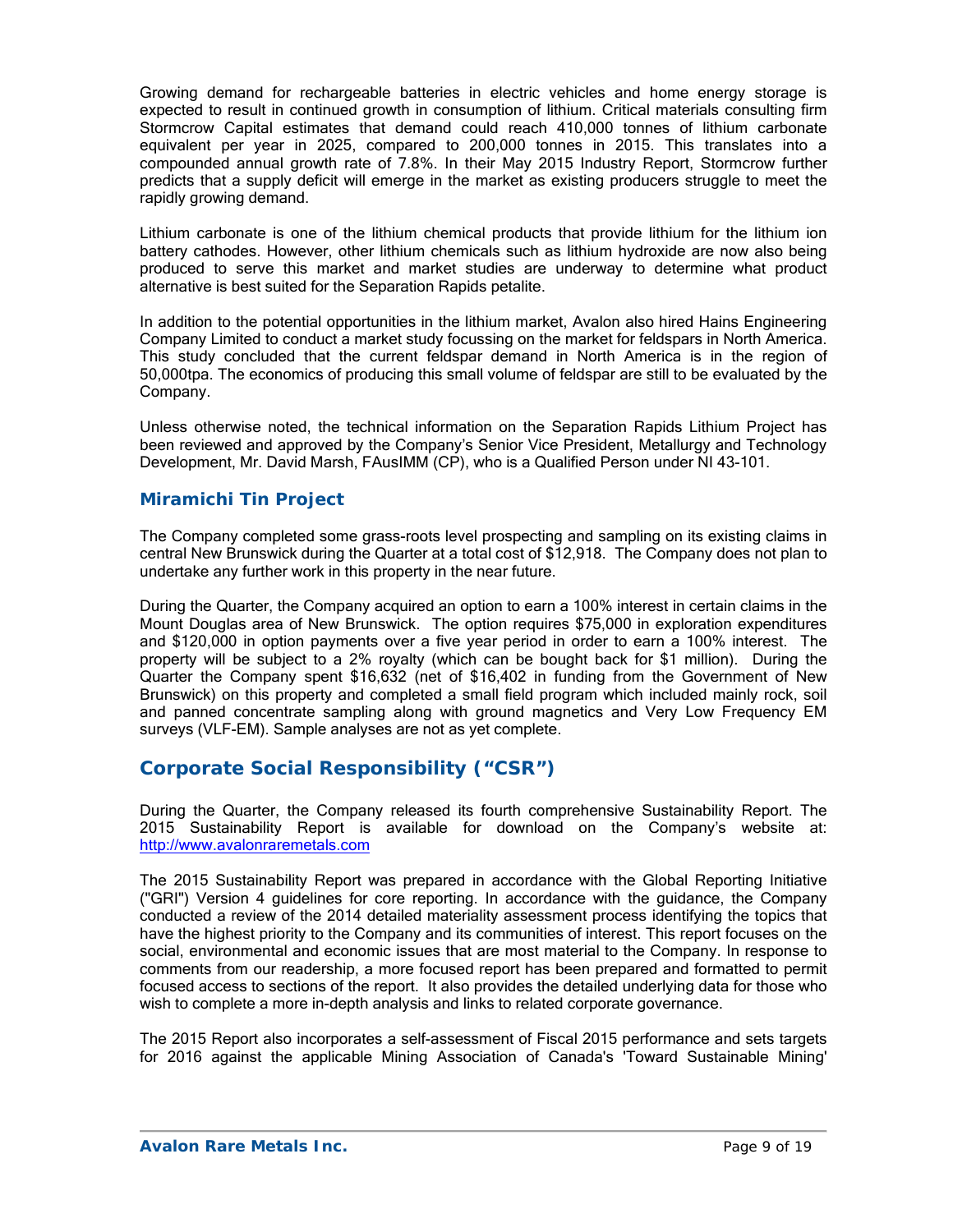indicators. The Company's sustainability reporting period has now been aligned with its fiscal year ended August 31.

In addition to the Company's safety performance, the report highlights many other positive accomplishments such as the risk management program, management system development and metallurgical improvements that contribute to improved environmental performance to name a few. Avalon is committed to signing a Socio-Economic agreement with the Government of the Northwest Territories prior to starting construction of the Nechalacho Project and will continue to negotiate and implement Accommodation Agreements with the Company's Aboriginal partners. Dialogue has also been initiated with the Acadia First Nation in Nova Scotia as relates to the East Kemptville project and with Wabaseemoong Independent Nations with respect to the Separation Rapids Lithium Project.

To provide independent advice as to the efficacy of the Company's CSR work, the Company maintains an independent Sustainability Advisory Committee ("SAC") that meets to review all of the Company's sustainability-oriented work related to Nechalacho. Mr. Phil Fontaine, former National Chief of the Assembly of First Nations and a member of Avalon's Board of Directors, acts as the SAC Chair. While SAC members participated in the preparation of the 2015 Sustainability Report, no formal meetings were held during the Quarter.

## **Administration and Other**

Corporate and Administrative expenses totalled \$939,603 during the Quarter, a 24% decrease over the amount incurred during the comparative quarter in fiscal 2015 (\$1,242,499). This decrease reflects the Company's increasing effort to reduce its overhead costs. The main areas of decreased operating expenses for the Quarter were salaries, benefits and directors' fees, investor relations related expenses, financing advisory services and expenses, filing and transfer fees, and marketing and sales expenses.

Salaries, benefits and directors' fees for the Quarter decreased by approximately 11% to \$517,910 compared to \$579,276 for the same quarter in fiscal 2015. The decrease in salaries, benefits and directors' fees was primarily related to the 20% to 25% salary reduction for the Company's senior management team commencing November 2014 and the 50% reduction in directors' fees starting in January 2015.

Expenses on public and investor relations decreased by \$49,719 (26%) compared to the same quarter in fiscal 2015. The decrease is primarily related to the reduced amount of work provided by consultants with respect to investor relations activities and reduced travel. Investor interest in the resource sector remains low, reducing the effectiveness for proactive investor relations programs.

No financial advisory fees and expenses were incurred during the Quarter compared to \$33,619 for the same quarter in fiscal 2015. This decrease is related to a decreased amount of work with respect to financing initiatives related to the Project provided by third party consultants.

Filing and transfer fees decreased by 35% to \$55,433 during the Quarter compared to the same quarter in fiscal 2015. The decrease is primarily related to the decrease in participation fees paid to the Ontario Securities Commission. The participation fee paid in the Quarter was based on the Company's average market capitalization in fiscal 2015, whereas the participation fee paid in the same quarter in fiscal 2015 was based on the Company's average market capitalization in fiscal 2011.

Marketing and sales related expenses decreased by \$35,218 (58%) during the Quarter compared to the same quarter in fiscal 2015, which primarily related to the reduction in travel.

On November 30, 2015, the fair value of the Company's outstanding warrants denominated in US\$ were re-measured using the Black-Scholes pricing model, which resulted in a gain of \$163,039 being the decrease in the estimated value of these warrants. This decrease is mainly caused by the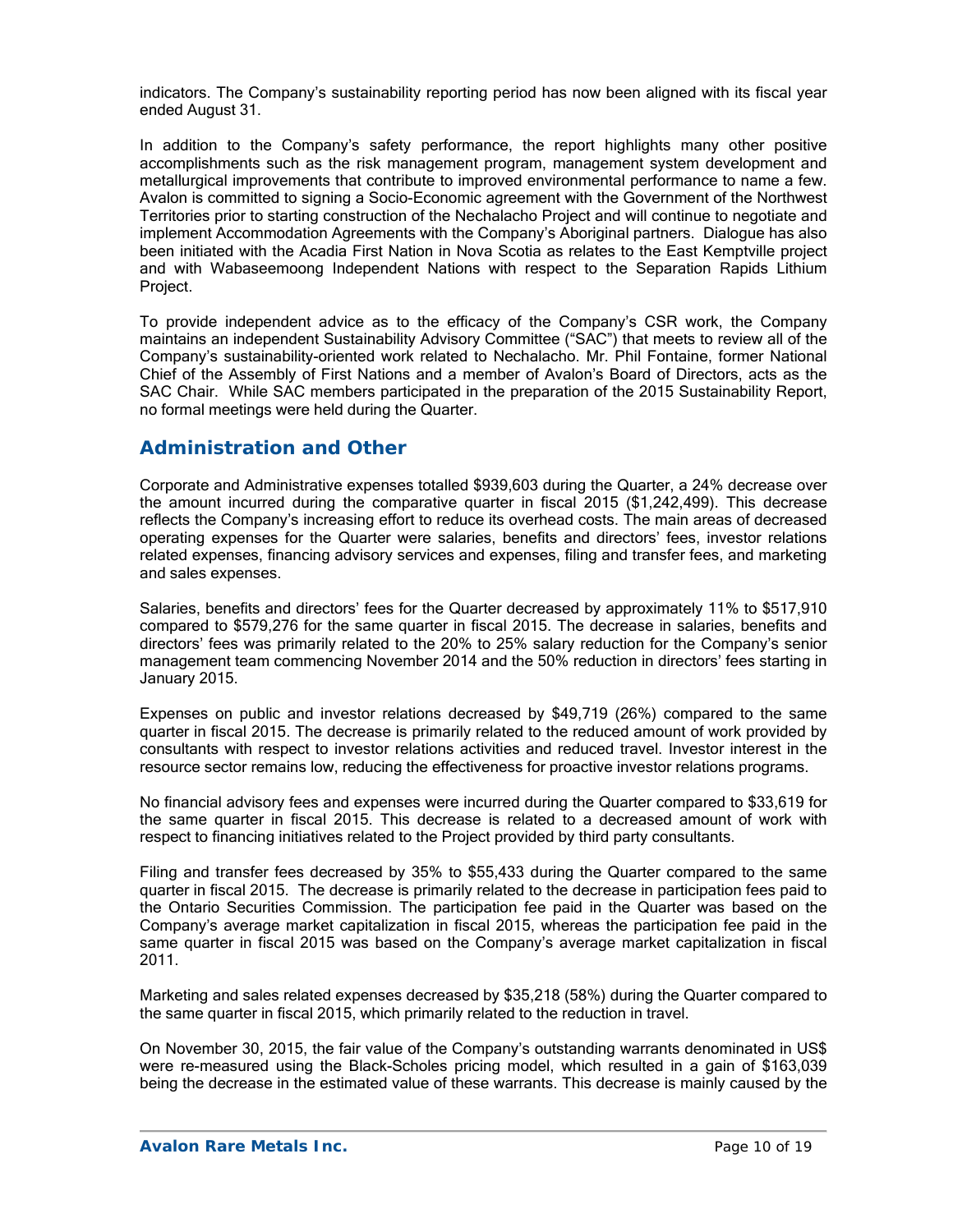decrease in the trading price of the Company's common shares as at November 30, 2015 compared to August 31, 2015.

Share based compensation earned during the Quarter totalled \$77,739 compared to \$283,088 for the same quarter in fiscal 2015. This decrease is primarily related to the decrease in the estimated average fair values and the number of options earned during the Quarter compared to the same quarter in fiscal 2015.

Lower cash balances resulted in interest income decreasing to \$13,895 for the Quarter compared to \$15,415 for the comparative quarter in fiscal 2015.

## **Summary of Quarterly Results**

The following selected financial data is derived from the unaudited condensed consolidated interim financial statements of the Company.

| <b>Fiscal Year</b>                         | 2016           | 2015    |               |                | 2014           |         |           |                |
|--------------------------------------------|----------------|---------|---------------|----------------|----------------|---------|-----------|----------------|
| For the Quarters Ended                     | <b>Nov. 30</b> | Aug. 31 | <b>May 31</b> | <b>Feb. 28</b> | <b>Nov. 30</b> | Aug. 31 | May 31    | <b>Feb. 28</b> |
|                                            |                |         |               |                |                |         |           |                |
| Revenue (Interest)                         | 13,895         | 21.911  | 13,536        | 15.152         | 15.415         | 21.343  | 16.158    | 22,581         |
| Net Loss before discontinued<br>operations | 645,304        | 226.209 | 748.724       | ,582,569       | 618,872        | 230,266 | 1,437,178 | 1.813.324      |
| Net Loss                                   | 645,304        | 226,209 | 748,724       | ,582,569       | 618,872        | 230,266 | 1,437,178 | 1.813.324      |
| Net Loss, per share, basic<br>land diluted | 0.00           | 0.00    | 0.01          | 0.01           | 0.00           | 0.00    | 0.01      | 0.02           |

The fluctuation on quarterly net loss is primarily due to share-based compensation expenses recognized as stock options granted to directors, officers, employees and consultants of the Company are earned, the impairment losses recognized on resource properties and changes in the fair value of warrants denominated in foreign currency. The costs of resource properties are written down at the time the properties are abandoned or considered to be impaired in value.

# **Liquidity and Capital Resources**

In management's view, given the nature of the Company's operations, which consist of the exploration and development of mining properties, the most relevant financial information relates primarily to current liquidity, solvency, and planned property expenditures. The Company's financial success will be dependent on the economic viability of its resource properties and the extent to which it can discover and develop new mineral deposits. Such development may take several years to complete and the amount of resulting income, if any, is difficult to determine. The sales value of any mineralization discovered by the Company is largely dependent on factors beyond the Company's control, including the market value of the metals and minerals to be produced.

As at November 30, 2015, the Company had adjusted working capital of \$2,658,761 (which is calculated by adding back the deferred flow-through share premium of \$88,164 and the liability for warrants denominated in foreign currency of \$125,818 to the net current assets of \$2,444,779) and cash and cash equivalents on hand of \$3,156,769. Substantially all of the Company's cash and cash equivalents are held at a major Canadian chartered bank in cashable guaranteed investment certificates bearing an annual interest rate of 1.4%. As at August 31, 2015, the Company had adjusted working capital of \$5,263,216 and cash and cash equivalents on hand of \$5,247,738.

The Company's current operating expenditures, excluding expenditures on resource property work programs, are approximately \$380,000 per month. The Company's current anticipated resource property expenditures planned to be incurred during the year ending August 31, 2016 are budgeted at approximately \$4,000,000 (excluding capitalized salaries and benefits), of which approximately \$1,676,000 had been incurred as at November 30, 2015) with approximately \$1,500,000 and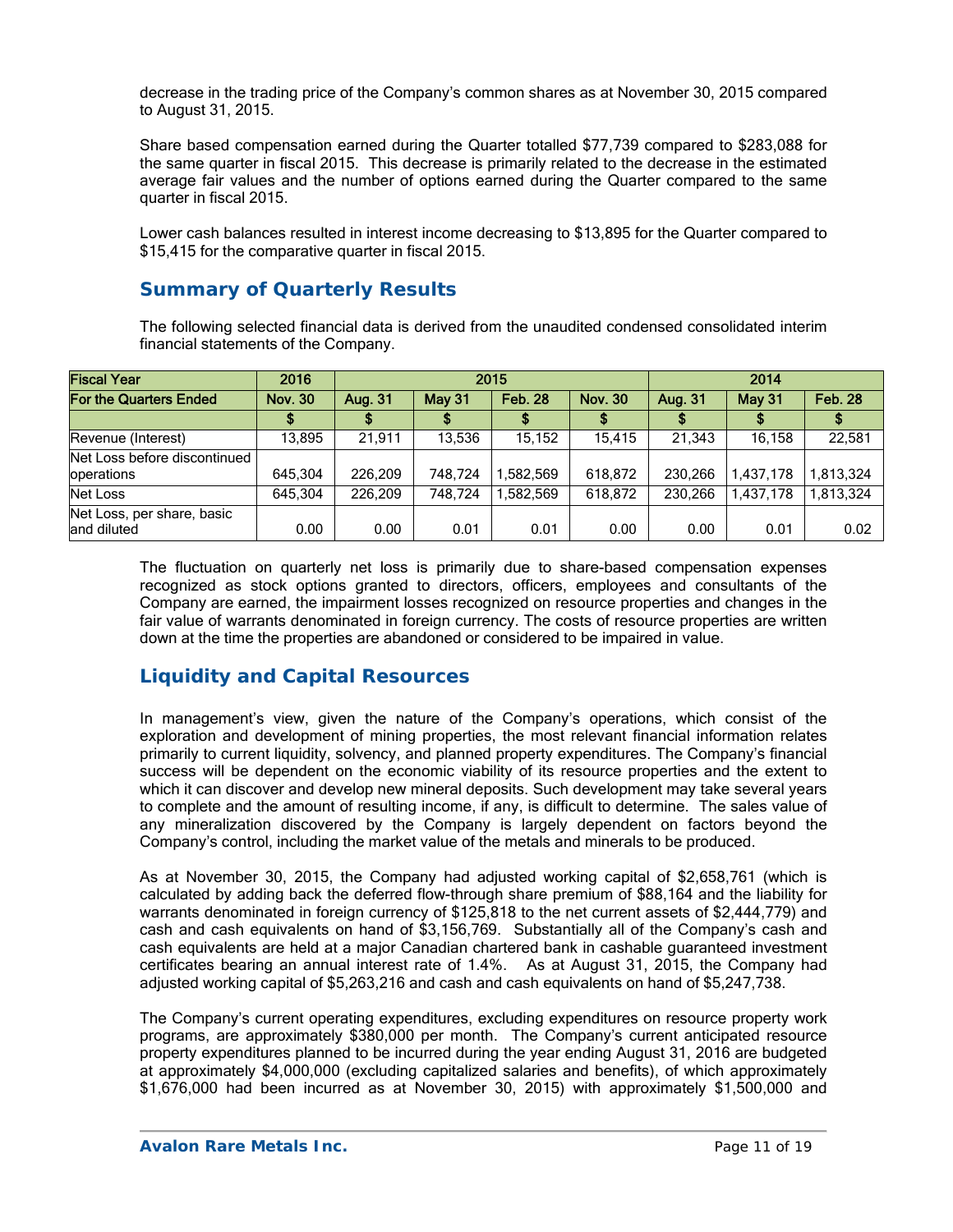\$2,000,000 of these expenditures being allocated to the East Kemptville Project and the Separation Rapids Project, respectively.

The Company believes its present cash resources are sufficient to meet all of its current contractual obligations, administrative and overhead expenditures, and planned exploration programs until at least the end of April 2016. However, there can be no assurances that the Company will be able to raise additional funds required for all planned 2016 expenditures. As a result, certain expenditures may have to be delayed until sufficient funding has been raised. Given the continuation of weak investor sentiment and capital market conditions in the junior resource sector, there exists an uncertainty as to the Company's ability to raise additional funds on favourable terms or at all. This condition indicates the existence of a material uncertainty that raises substantial doubt about the Company's ability to continue as a going concern. The Company's expenditures on other discretionary exploration and development activities have some scope for flexibility in terms of amount and timing, which can be adjusted accordingly.

Subsequent to the end of the Quarter, the Company voluntarily withdrew its common shares from listing on the NYSE MKT and at the same time had its shares commence trading on the OTCQX Best Market. The voluntary delisting is a result of the Company having been deemed to be not in compliance with the continued listing standards of the NYSE MKT, due to the Company's recent low selling share price (see the Company's news release dated August 5, 2015), In order to maintain the Company's listing on the NYSE MKT, Avalon would have had to effect a share consolidation, which would have required approval by the Company's shareholders at the upcoming annual general meeting ("AGM") in February, 2016. After many discussions with shareholders, the Company determined that a resolution for a share consolidation would not have secured sufficient support at the upcoming AGM, and may otherwise have been detrimental to the shareholders' long term interest. Accordingly, the Company chose to delist its common shares from the NYSE MKT, rather than pursue a share consolidation. The Company will continue to be a reporting issuer with the SEC following the voluntary delisting.

Subsequent to the end of the Quarter, the Company completed a private placement and issued 6,000,000 flow-through units ("Flow-Through Unit") at \$0.125 per unit for gross proceeds of \$750,000. Each Flow-Through Unit consists of one flow-through common share and one-half of one non-transferrable common share purchase warrant. Each whole warrant entitles the holder to purchase one common share of the Company at a price of \$0.175 per share, until December 24, 2017. In connection with the private placement, the Company paid finders' fees of \$45,000 and issued 360,000 non-transferrable finder's compensation warrants. Each finder's compensation warrant entitles the holder to purchase one common share of the Company at an exercise price of \$0.125 per share until December 24, 2017.

The Company continues to work on attracting more substantial project financing through the participation of one or more strategic partners, a long term construction debt financing facility, and/or through the equity markets. If the Company is not able to secure financing on satisfactory terms, expenditures on the development of its projects will need to delayed.

All of the Company's resource properties are owned, leased or licenced with minimal holding costs. The most significant holding costs being annual lease rental fees on Nechalacho of \$20,998 and the annual expenditures related to the mining leases at Separation Rapids and Warren Township totalling \$3,327. The Company is required to incur certain exploration expenditures on the East Kemptville Project in order to keep the new Special Licence in good standing (as described earlier under "Exploration and Development Activities"). The Company is also required to incur additional Canadian Exploration Expenditures of \$1,896,138 by December 31, 2016, which is the remaining balance of the required expenditures resulting from the flow-through prospectus offering completed in May, 2015 and the private placement completed in December, 2015.

A joint venture with an industry partner or end-user may represent an attractive alternative for financing the further stages in the development of the Project as well as the projects at Separation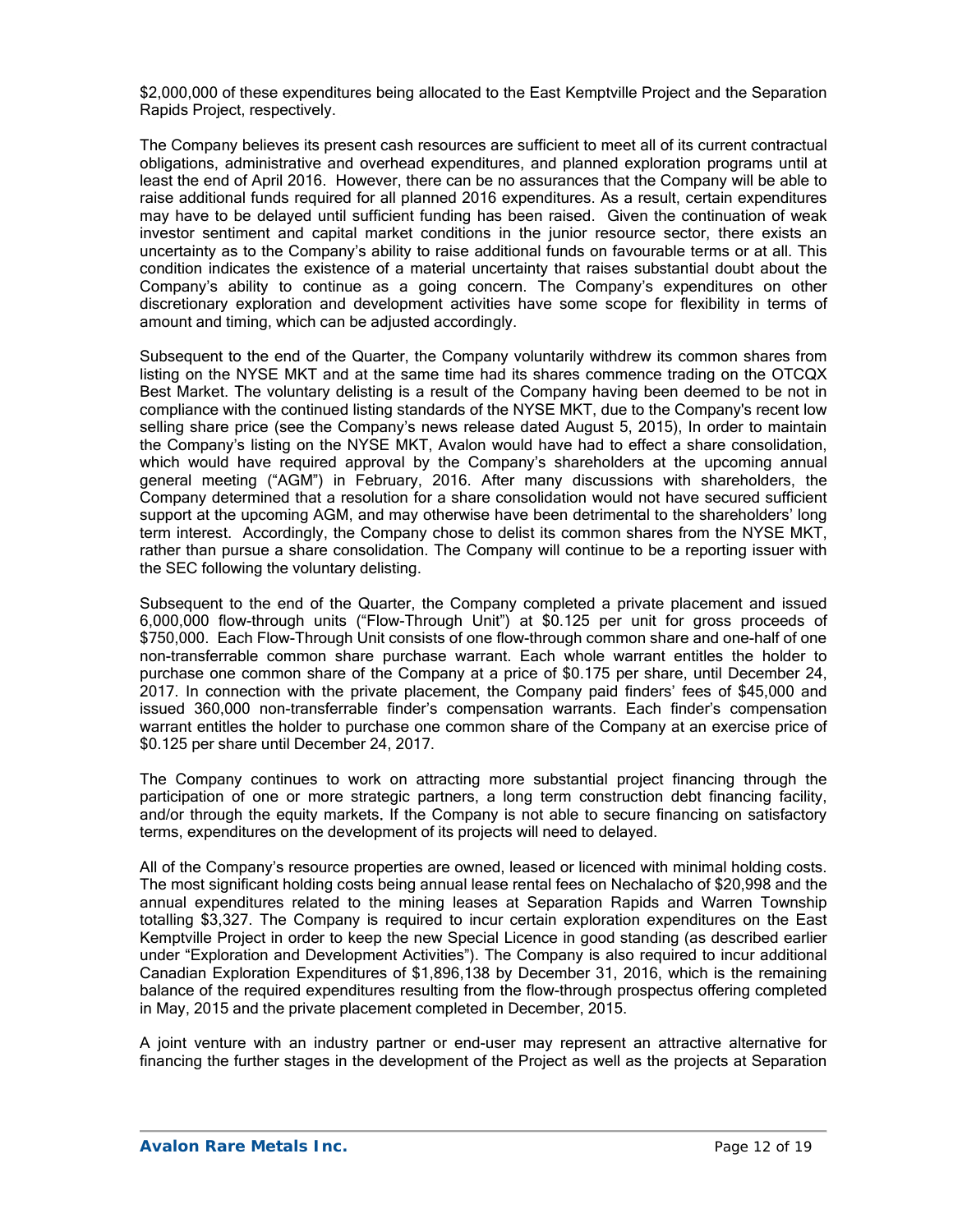Rapids, East Kemptville, or Warren Township, once the capital requirements become relatively large.

The Company has an operating lease for its premises. As at the date of this MDA, the minimum lease commitments under these leases are as follows:

| Fiscal year ended August 31, 2016 | 177.267 |
|-----------------------------------|---------|
| 2017                              | 311,327 |
| 2018                              | 315,047 |
| 2019                              | 315.047 |
| 2020 and thereafter \$            | 105.015 |

### **Off Balance Sheet Arrangements**

As at November 30, 2015, the Company had no material off balance sheet arrangements such as guaranteed contracts, contingent interests in assets transferred to an entity, derivative instrument obligations or any instruments that could trigger financing, market or credit risk to the Company.

### **Transactions with Related Parties**

Balances and transactions between the Company and its subsidiaries have been eliminated on consolidation and are not disclosed here. Details of the transactions between the Company and other related parties are disclosed below:

a) Trading transactions

There had been no material trading transactions with related parties during each of the three months ended November 30, 2015 and 2014.

b) Compensation of key management

The remuneration of directors and other members of the Company's senior management team during each of the three months ended November 30, 2015 and 2014 are as follows:

|                                                                                   | November 30,<br>2015 |                   | November 30,<br>2014 |                    |
|-----------------------------------------------------------------------------------|----------------------|-------------------|----------------------|--------------------|
| Salaries, benefits and directors' fees<br>Share based compensation <sup>(1)</sup> | \$                   | 504,998<br>85,211 | \$                   | 557,519<br>273,800 |
|                                                                                   | S                    | 590.209           | S                    | 831,319            |

(1) Fair value of stock options earned and recognized as share based compensation during the respective reporting period.

## **Subsequent Events**

Subsequent to the end of the Quarter, the Company:

a) completed a private placement and issued 6,000,000 flow-through units ("Flow-Through Unit") at \$0.125 per unit for gross proceeds of \$750,000. Each Flow-Through Unit consists of one flowthrough common share and one-half of one non-transferrable common share purchase warrant. Each whole warrant entitles the holder to purchase one common share of the Company at a price of \$0.175 per share, until December 24, 2017. In connection with the private placement, the Company paid finders' fees of \$45,000 and issued 360,000 non-transferrable finder's compensation warrants. Each finder's compensation warrant entitles the holder to purchase one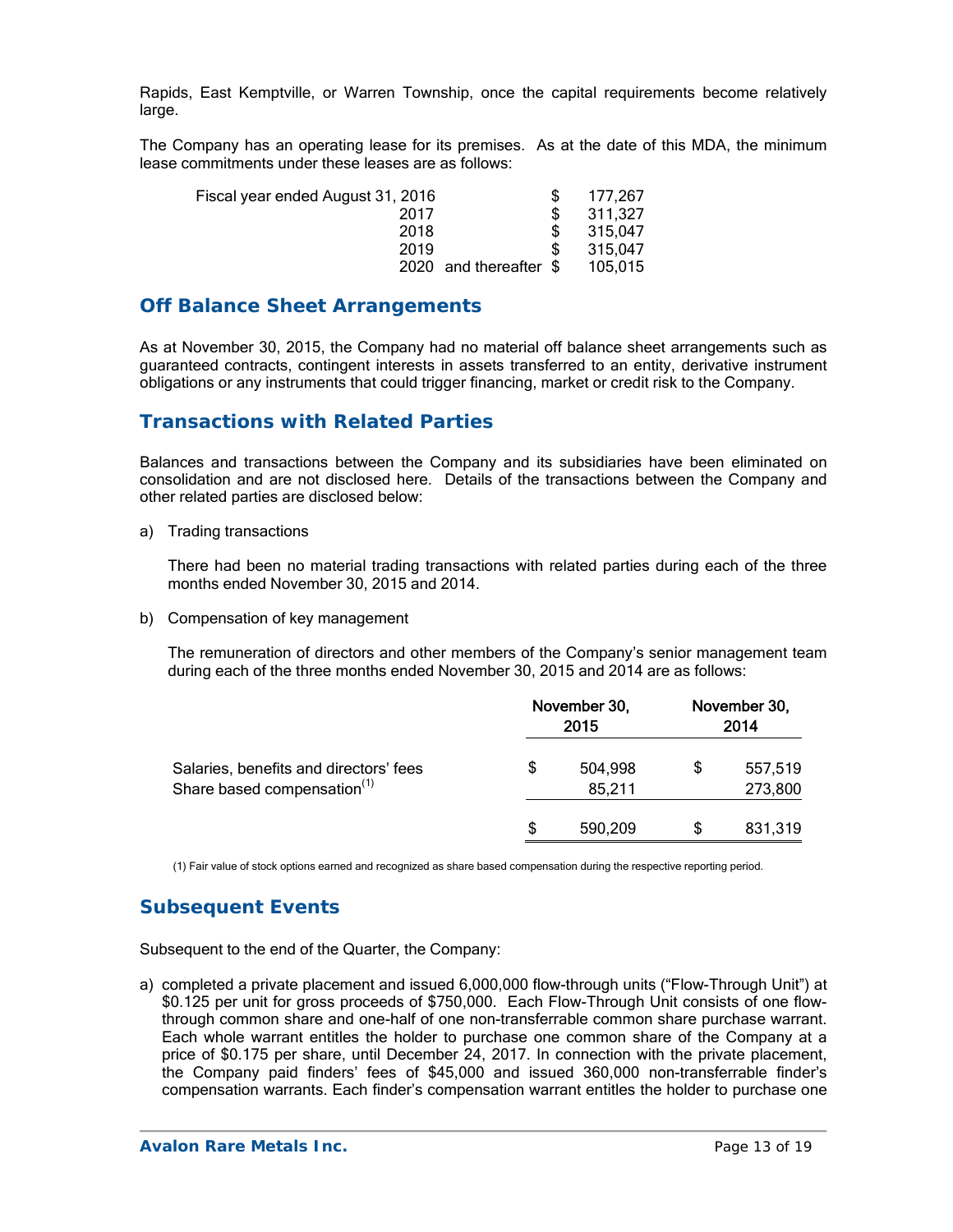common share of the Company at an exercise price of \$0.125 per share until December 24, 2017;

- b) granted an aggregate of 885,000 stock options with a weighted average exercise price of \$0.12 per share to certain employees of the Company. The weighted average contract life of these options was 5.0 years; and
- c) had 150,000 stock options with a weighted average exercise price of \$4.07 per share expire.

## **Critical Accounting Judgments and Estimation Uncertainties**

The preparation of the consolidated financial statements in conformity with IFRS requires that the Company's management make critical judgments, estimates and assumptions about future events that affect the amounts reported in the consolidated financial statements and related notes to the consolidated financial statements. Actual results may differ from those estimates. Estimates and assumptions are reviewed on an ongoing basis based on historical experience and other factors that are considered to be relevant under the circumstances. Revisions to estimates are accounted for prospectively.

The Company has identified the following significant areas where critical accounting judgments, estimates and assumptions are made and where actual results may differ from these estimates under different assumptions and conditions and may materially affect financial results or the financial position reported in future periods.

#### *Key Sources of Estimation Uncertainty*

Information about assumptions and estimation uncertainties that have a significant risk of resulting in material adjustment include the following:

#### Recoverability of Exploration and Evaluation Assets, Mineral Properties and Property Plant and **Equipment**

The Company assesses all exploration and evaluation assets, development assets and property, plant and equipment ("PPE") at each reporting date to determine whether any indication of impairment exists. Where an indicator of impairment exists, a formal estimate of the recoverable amount is made, which is the higher of the fair value less costs to sell and value in use. These assessments require the use of estimates and assumptions such as long term commodity prices, discount rates, foreign exchange rates, future capital requirements, exploration potential and operating performance.

#### Determination of reserve and resource estimates

Mineral reserves and mineral resources are estimates of the amount of ore that can be economically and legally extracted from the Company's exploration and development properties. The estimation of recoverable mineral reserves is based upon factors such as estimates of commodity prices, production costs, production techniques, future capital requirements and foreign exchange rates, along with geological assumptions and judgments made in estimating the size and grade of the ore body. Changes in the mineral reserve or mineral resource estimates may impact the carrying value of exploration and evaluation assets, development assets, PPE, accrued site closure and reclamation provision and amortization expense.

#### Fair value of share based payments and Warrants

The Company follows IFRS 2, Share-based Payment, in determining the fair value of share based payments. The calculated amount is not based on historical cost, but is derived based on subjective assumptions input into a pricing model. The model requires that management make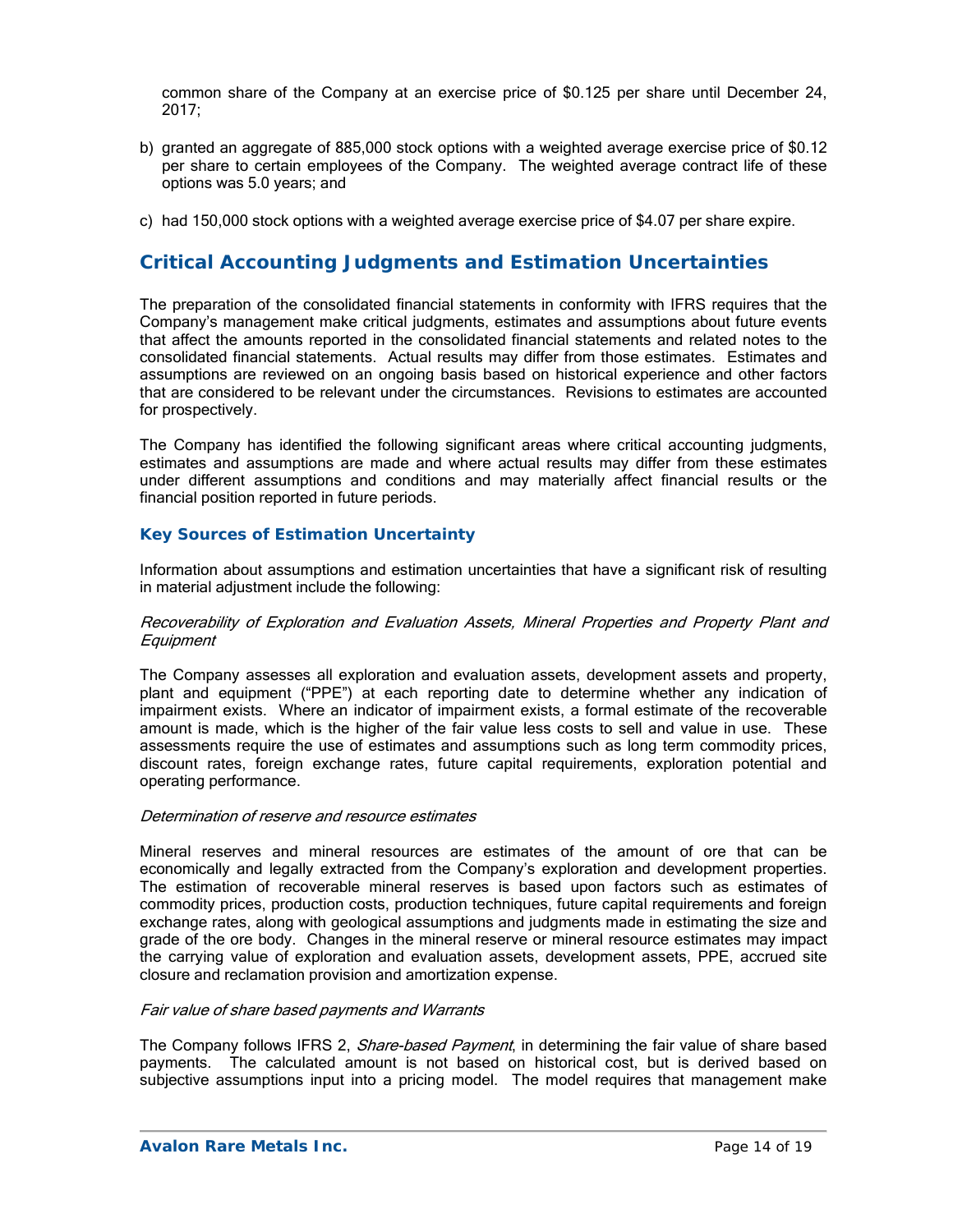forecasts as to future events, including estimates of: the average future hold period of issued stock options and compensation warrants before exercise, expiry or cancellation; future volatility of the Company's share price in the expected hold period; and the appropriate risk-free rate of interest. The resulting value calculated is not necessarily the value that the holder of the option or compensation warrants could receive in an arm's length transaction, given that there is no market for the options or compensation warrants and they are not transferable. Similar calculations are made in estimating the fair value of the warrant component of an equity unit. The assumptions used in these calculations are inherently uncertain. Changes in these assumptions could materially affect the fair value estimates.

#### Site closure and reclamation provision

The Company's accounting policy for the recognition of site closure and reclamation obligation requires significant estimates and assumptions such as: requirements of the relevant legal and regulatory framework, the magnitude of possible disturbance and the timing, extent and costs of required closure, rehabilitation activity, and discount rate. These uncertainties may result in future actual expenditure differing from the amounts currently provided.

Site closure and reclamation provision recognized is periodically reviewed and updated based on the facts and circumstances available at the time. Changes to the estimated future costs are recognized in the statement of financial position by adjusting both the closure and rehabilitation asset and provision.

#### Property, Plant and Equipment - Estimated Useful Lives

Management estimates the useful lives of PPE based on the period during which the assets are expected to be available for use. The amounts and timing of recorded expenses for depreciation of PPE for any period are affected by these estimated useful lives. The estimates are reviewed at least annually and are updated if expectations change as a result of physical wear and tear, technical or commercial obsolescence and legal or other limits to use. It is possible that changes in these factors may cause significant changes in the estimated useful lives of the Company's PPE in the future.

#### *Critical Judgments*

Information about critical judgments in applying accounting policies that have most significant effect on the consolidated financial statements are as follows:

#### Capitalization of Exploration and Evaluation Costs

Exploration and evaluation costs incurred during the Year are recorded at cost. Capitalized costs include costs directly attributable to exploration and evaluation activities, including salaries and benefits of employees who are directly engaged in the exploration and evaluation activities. Administrative and other overhead costs are expensed. Management has determined that exploration and evaluation costs incurred during the year have future economic benefits and are economically recoverable. In making this judgment, management has assessed various sources of information including but not limited to the geologic and metallurgic information, history of conversion of mineral deposits to proven and probable mineral reserves, scoping and feasibility studies, proximity of operating facilities, operating management expertise and existing permits.

## **Changes in Accounting Policies Including Initial Adoption**

The Company did not adopt any new accounting standards during the Quarter.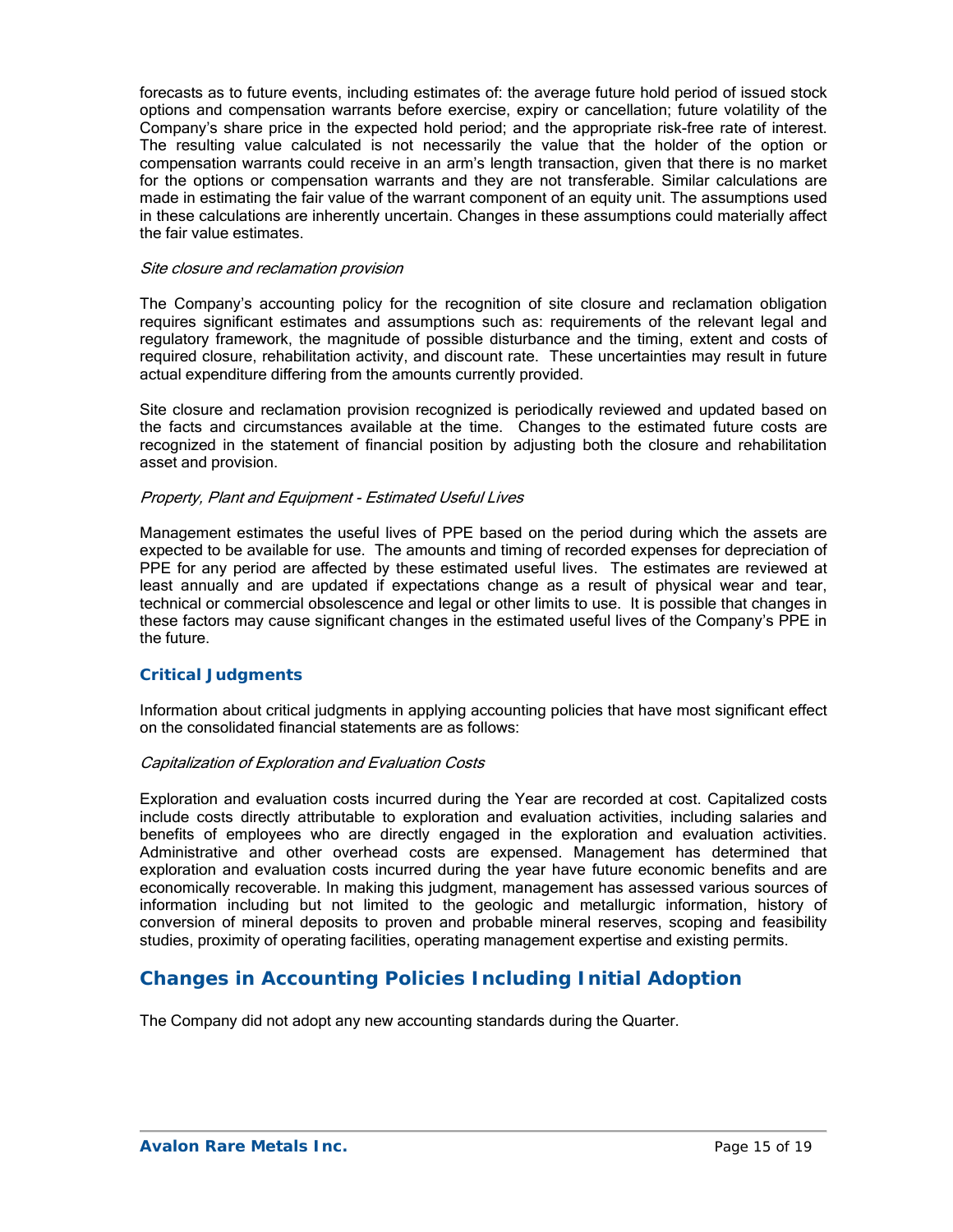# **Recent Accounting Pronouncements**

The following pronouncements are issued but not yet effective:

#### *IFRS 9, Financial Instruments*

IFRS 9, Financial instruments ("IFRS 9") was issued by the IASB in July 2014 and will replace IAS 39, Financial Instruments: recognition and measurement" ("IAS 39"). IFRS 9 utilizes a single approach to determine whether a financial asset is measured at amortized cost or fair value and a new mixed measurement model for debt instruments having only two categories: amortized cost and fair value. The approach in IFRS 9 is based on how an entity manages its financial instruments in the context of its business model and the contractual cash flow characteristics of the financial assets. Final amendments released in July 2014 also introduce a new expected loss impairment model and limited changes to the classification and measurement requirements for financial assets. IFRS 9 is effective for annual periods beginning on or after January 1, 2018. The Company is currently evaluating the impact of this standard and amendments on its consolidated financial statements.

#### *IFRS 15, Revenue from Contracts and Customers*

IFRS 15, Revenue from Contracts and Customers ("IFRS 15") was issued by the IASB in May 2014, and will replace IAS 18, Revenue, IAS 11, Construction Contracts, and related interpretations on revenue. IFRS 15 sets out the requirements for recognizing revenue that apply to all contracts with customers, except for contracts that are within the scope of the standards on leases, insurance contracts and financial instruments. IFRS 15 uses a control based approach to recognize revenue which is a change from the risk and reward approach under the current standard. Companies can elect to use either a full or modified retrospective approach when adopting this standard and it is effective for annual periods beginning on or after January 1, 2018. The Company is currently evaluating the impact of IFRS 15 on its consolidated financial statements.

## **Financial Instruments**

The Company's financial instruments consist of cash and cash equivalents, receivables, accounts payable and accrued liabilities and warrants denominated in foreign currency.

Management does not believe these financial instruments expose the Company to any significant interest, currency or credit risks arising from these financial instruments. The fair market values of cash and cash equivalents, receivables, and accounts payable and accrued liabilities approximate their carrying values.

The Company has 6,466,513 warrants outstanding as at November 30, 2015, with an original exercise price of US\$0.56 per share ("US\$ Warrants"). These warrants are subject to certain antidilution provisions, which may reduce the exercise price, with a floor of US\$0.5095 per share. The adjusted exercise price as calculated by the anti-dilution provisions as at November 30, 2015 and as at the date of this MDA is US\$0.5223. These warrants are exercisable until June 13, 2021. These warrants were recorded at fair value at the time of issuance, and are re-measured at fair value using the Black-Scholes pricing model at each financial statement reporting date, with the resulting change in fair value being recorded in the statement of comprehensive loss.

Interest income from cash and cash equivalents are recorded in the statement of comprehensive loss.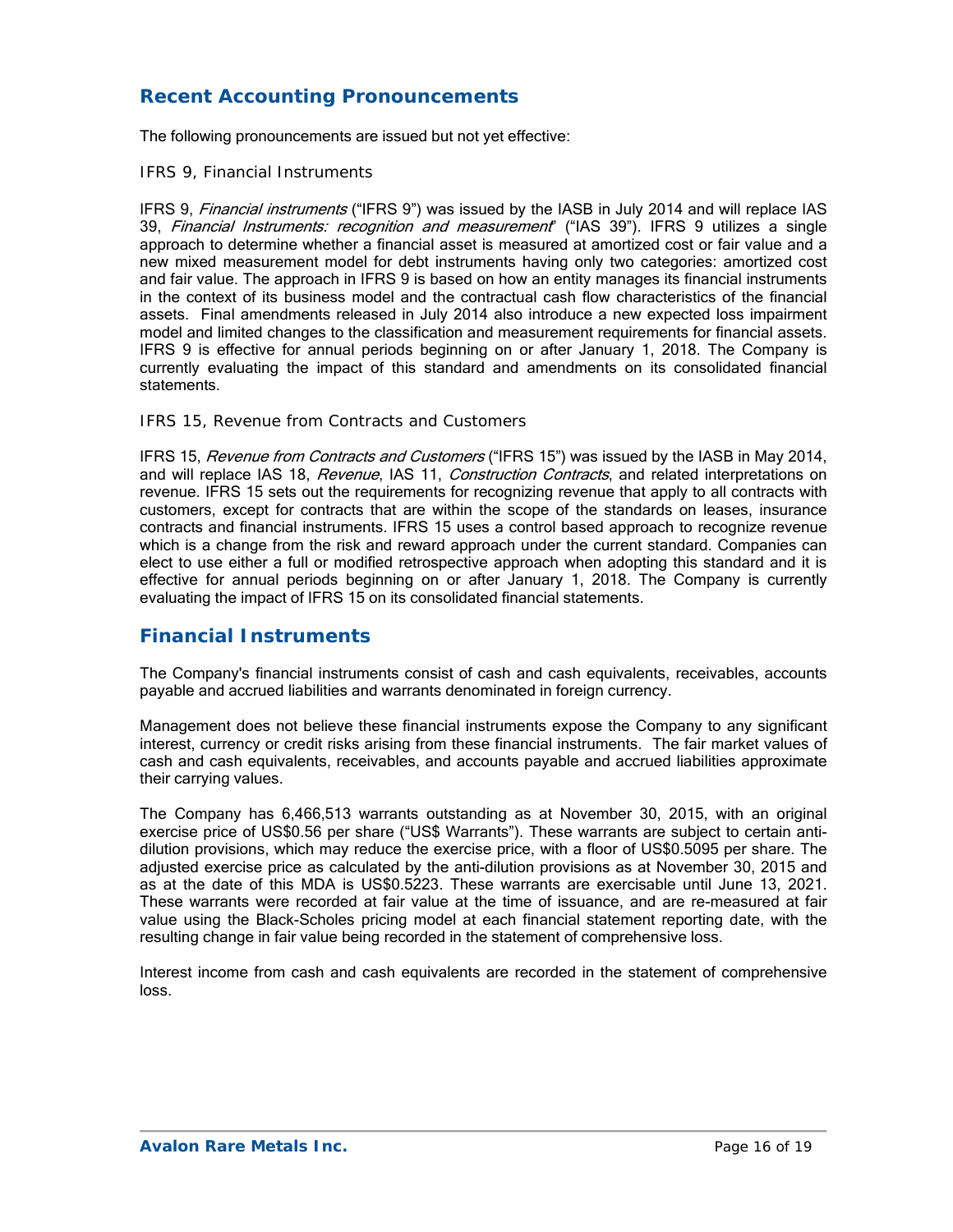## **Disclosure Controls and Procedures**

Disclosure controls and procedures are designed to provide reasonable assurance that material information is gathered and reported to senior management, including the Chief Executive Officer ("CEO") and Chief Financial Officer ("CFO"), as appropriate, to permit timely decisions regarding public disclosure.

Management, including the CEO and CFO, has designed or caused to be designed under their supervision, disclosure controls to provide reasonable assurance that the information required to be disclosed in annual filings, interim filings, or other reports filed or submitted under Canadian securities legislation, or reports filed or submitted under the U.S. Securities Exchange Act of 1934 is recorded, processed, summarized and reported within the time period specified in those rules.

## **Design of Internal Control over Financial Reporting**

The CEO and CFO have also design or caused to be designed under their supervision, internal controls over financial reporting ("ICFR") to provide reasonable assurance regarding the reliability of financial reporting and the preparation of financial statements for external purposes in accordance with IFRS. Because of its inherent limitation, internal control over financial reporting may not prevent or detect misstatements.

There have been no changes to the Company's design of internal controls over financial reporting that occurred during the Quarter that materially affected, or are reasonably likely to affect, the Company's ICFR.

## **Outstanding Share Data**

#### *a) Common and Preferred Shares*

The Company is presently authorized to issue an unlimited number of common shares without par value. The Company is also authorized to issue up to 25,000,000 preferred shares without par value, of which none have been issued.

As at November 30, 2015, the Company had 154,339,206 common shares issued and outstanding. Subsequent to the end of the Quarter, 6,000,000 common shares were issued pursuant to a private placement (as described earlier under "Subsequent Events"). As at the date of this MDA, the Company has 160,339,206 common shares outstanding.

#### *b) Options*

As at November 30, 2015, the Company had an aggregate of 9,690,000 incentive stock options outstanding with a weighted average exercise price of \$1.53 (of which 6,880,000 were vested and 2,810,000 were unvested). Subsequent to the end of the Quarter, 885,000 options were granted and 150,000 options expired (as described earlier under "Subsequent Events"). As at the date of this MDA, the Company has 10,425,000 incentive stock options with a weighted average exercise price of \$1.37 outstanding.

#### *c) Warrants*

As at November 30, 2015 the Company had the following common share purchase warrants outstanding:

i. 6,466,513 US\$ Warrants, with an original exercise price of US\$0.56 per share and are exercisable until June 13, 2021. These warrants are also subject to certain anti-dilution provisions, which may reduce the exercise price, with a floor of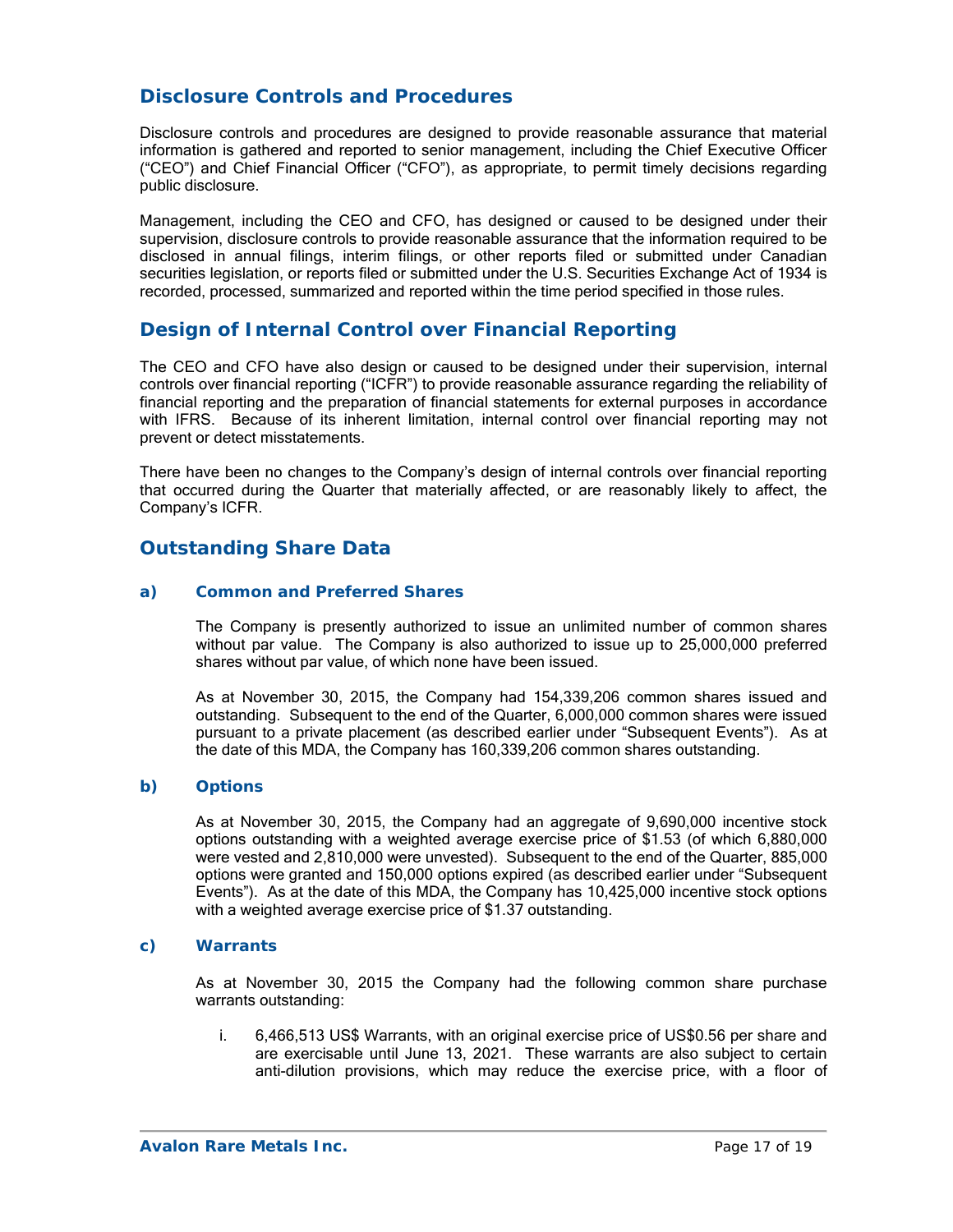US\$0.5095 per share. The adjusted exercise price as calculated by the anti-dilution provisions as at November 30, 2015 and as at the date of this MDA is US\$0.5223;

- ii. 2,215,985 warrants with an exercise price of \$0.425 per share and exercisable until November 27, 2016;
- iii. 1,222,500 warrants with an exercise price of \$0.60 per share and exercisable until July 2, 2017; and
- iv. 40,000 warrants, issued pursuant to the Accommodation Agreement, with an average exercise price of \$0.73 per share and will expire as follows: 10,000 warrants on August 9, 2017, 10,000 warrants on July 31, 2018, 10,000 warrants on July 31, 2019, and 10,000 on July 31, 2020.

The Company is also committed to issue 10,000 common share purchase warrants to the DKFN on the next anniversary of the effective date of the Accommodation Agreement (July 31, 2016), and 20,000 warrants to the NWTMN in two equal installments of 10,000 warrants upon the Nechalacho Project meeting certain milestones. These warrants will have a contractual term of five years and will have an exercise price based on the then current market price of the Company's common shares at the date of issue of the warrants.

Subsequent to the end of the Quarter, the Company issued 3,000,000 warrants as described earlier under "Subsequent Events".

#### *d) Brokers' Compensation Warrants*

As at November 30, 2015, the Company has 1,732,612 brokers' compensation warrants outstanding. 554,273 of these warrants have an exercise price of US\$0.56 per share and are exercisable until June 13, 2017, 527,806 of these warrants have an exercise price of \$0.27 per share and are exercisable until December 19, 2016, and 650,533 of these warrants have an exercise price of \$0.34 per share and are exercisable until November 27, 2016.

Subsequent to the end of the Quarter, the Company issued 360,000 brokers' compensation warrants as described earlier under "Subsequent Events".

### **Other Information**

Additional information on the Company is available on SEDAR at www.sedar.com and on the Company's website at www.avalonraremetals.com.

### **Notice Regarding Presentation of our Mineral Reserve and Resource Estimates**

This MDA has been prepared in accordance with the requirements of Canadian securities laws, which differ from the requirements of United States securities laws. Unless otherwise indicated, all reserve and resource estimates included in this MDA have been prepared in accordance with NI 43- 101. NI 43-101 is a rule developed by the Canadian Securities Administrators which establishes standards for all public disclosure an issuer makes of scientific and technical information concerning mineral projects.

Canadian standards, including NI 43-101, differ significantly from the requirements of the United States Securities and Exchange Commission (the "SEC"), and reserve and resource information contained in this MDA may not be comparable to similar information disclosed by United States companies. In particular, and without limiting the generality of the foregoing, the term "resource" does not equate to the term "reserve". Under United States standards, mineralization may not be